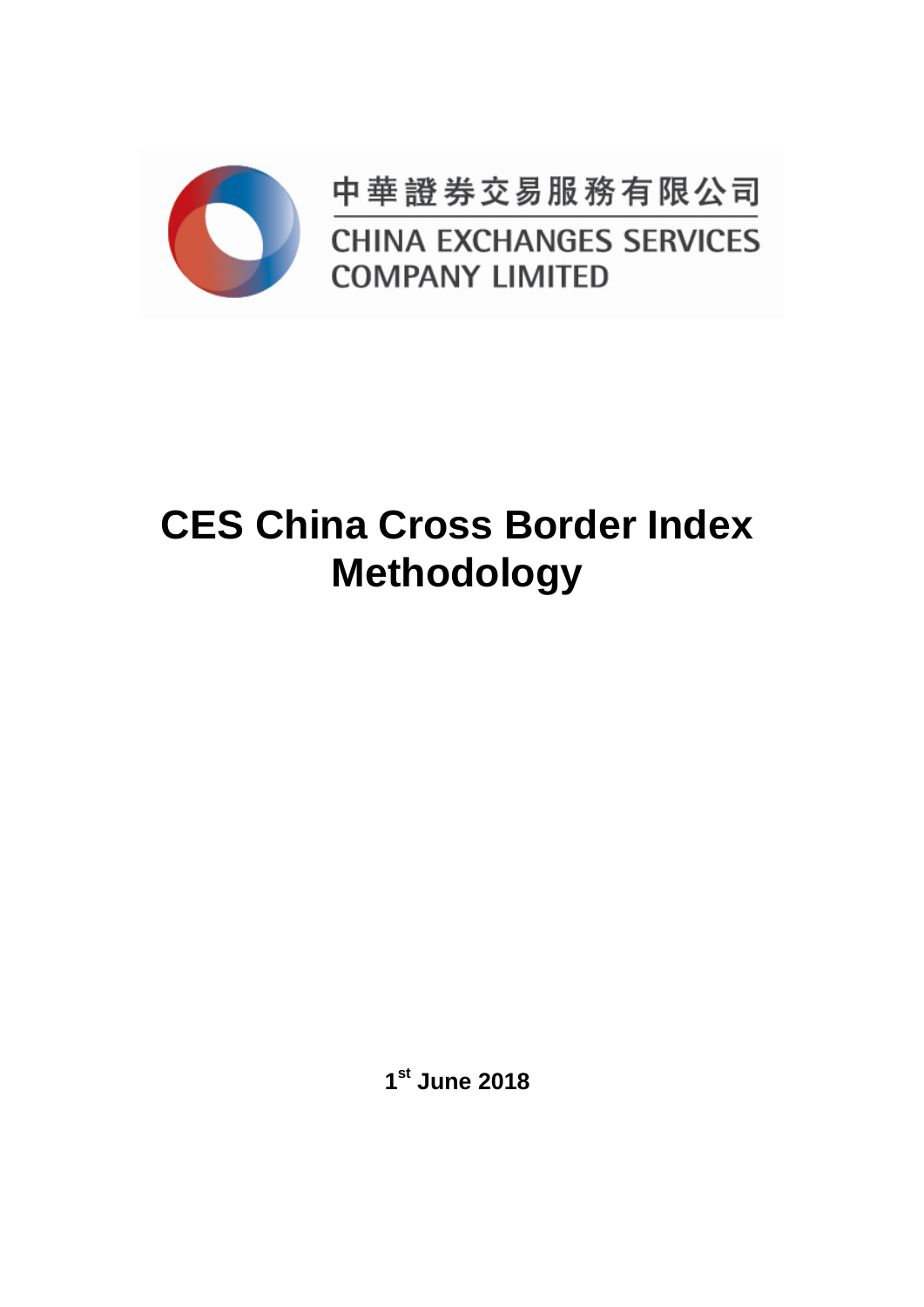

## Contents

| 2. |                                                            |  |  |  |  |  |
|----|------------------------------------------------------------|--|--|--|--|--|
| 3. |                                                            |  |  |  |  |  |
| 4. |                                                            |  |  |  |  |  |
| 5. |                                                            |  |  |  |  |  |
| 6. |                                                            |  |  |  |  |  |
|    |                                                            |  |  |  |  |  |
| 8. |                                                            |  |  |  |  |  |
| 9. |                                                            |  |  |  |  |  |
|    | 10. Amendments and Supplements to Index Methodology - 24 - |  |  |  |  |  |
|    |                                                            |  |  |  |  |  |
|    |                                                            |  |  |  |  |  |
|    |                                                            |  |  |  |  |  |
|    |                                                            |  |  |  |  |  |
|    |                                                            |  |  |  |  |  |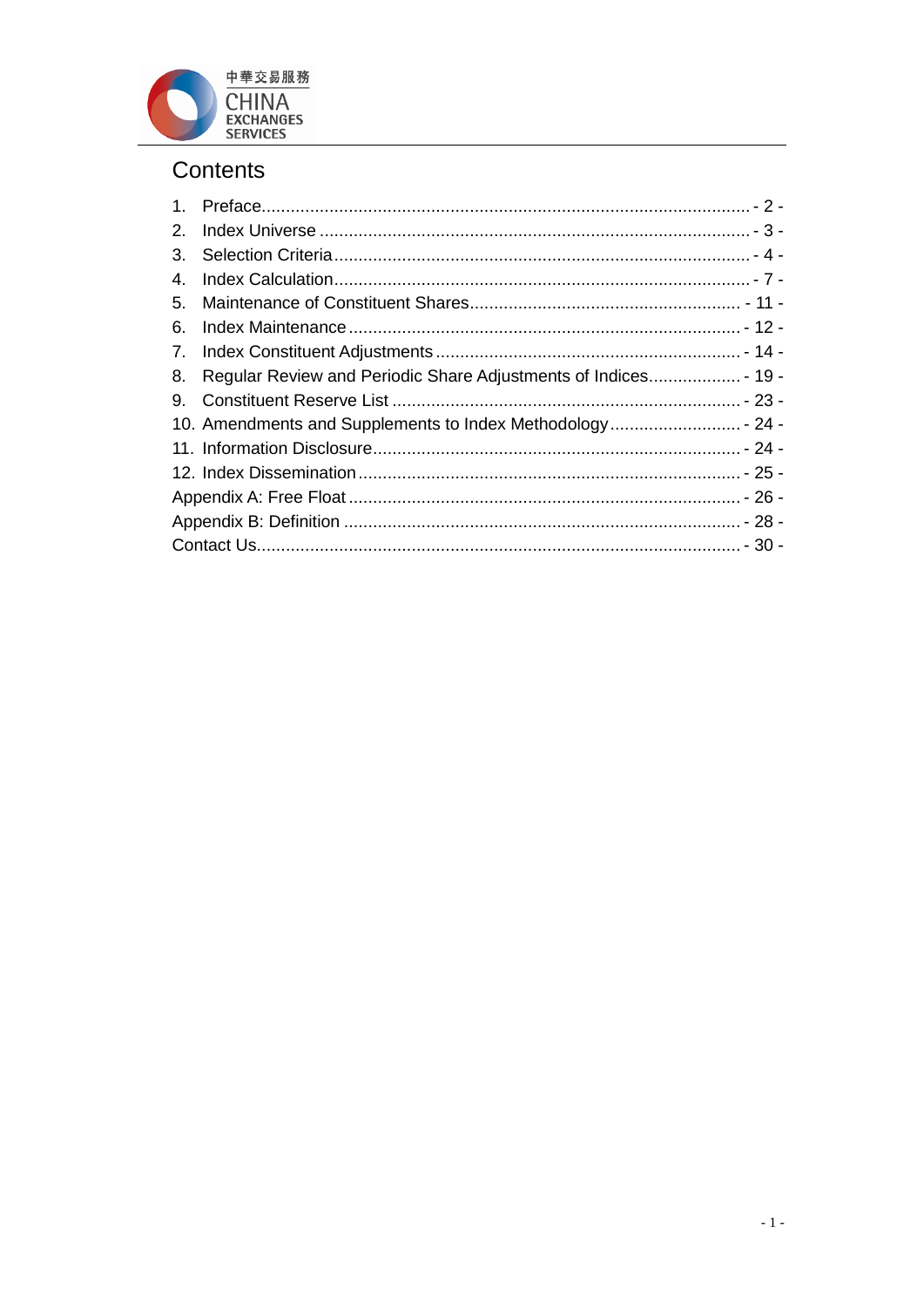

## <span id="page-2-0"></span>**1. Preface**

China Exchanges Services Company Ltd. (CESC) has appointed China Securities Index Co., Ltd. (CSIC) for index calculation, maintenance and dissemination. The index methodology is developed by mutual agreement between CESC and CSIC.

CES China Cross Border Index series is a series of price return indices and includes CES CHINA 120 INDEX (CES 120), CES CHINA A80 INDEX (CES A80), CES CHINA HK MAINLAND INDEX (CES HKMI) and CES CHINA 280 INDEX (CES 280), the index series provides a measure of market performance for Chinese large and mid cap stocks listed on The Stock Exchange of Hong Kong Limited (SEHK), Shanghai Stock Exchange (SSE) and Shenzhen Stock Exchange (SZSE).

| <b>Cross Border</b> | Launch Date | Constituents                                                                                                                                                                                                                     |
|---------------------|-------------|----------------------------------------------------------------------------------------------------------------------------------------------------------------------------------------------------------------------------------|
| Index series        |             |                                                                                                                                                                                                                                  |
| <b>CES 120</b>      | 10-12-2012  | Combines the constituents of CES A80 and                                                                                                                                                                                         |
|                     |             | CES HKMI.                                                                                                                                                                                                                        |
| CES A80             | 18-3-2013   | Consists of the 80 largest and liquid A Share<br>listed on SSE or SZSE.                                                                                                                                                          |
| <b>CES HKMI</b>     | 18-3-2013   | Consists of the 40 largest and liquid mainland<br>securities listed on SEHK.                                                                                                                                                     |
| <b>CES 280</b>      | 7-7-2014    | Consists of the 80 largest mainland securities<br>ranked after the constituents of the CES HKMI<br>and listed on SEHK, and the 200 largest A<br>Share ranked after the constituents of the<br>CES A80 and listed on SSE or SZSE. |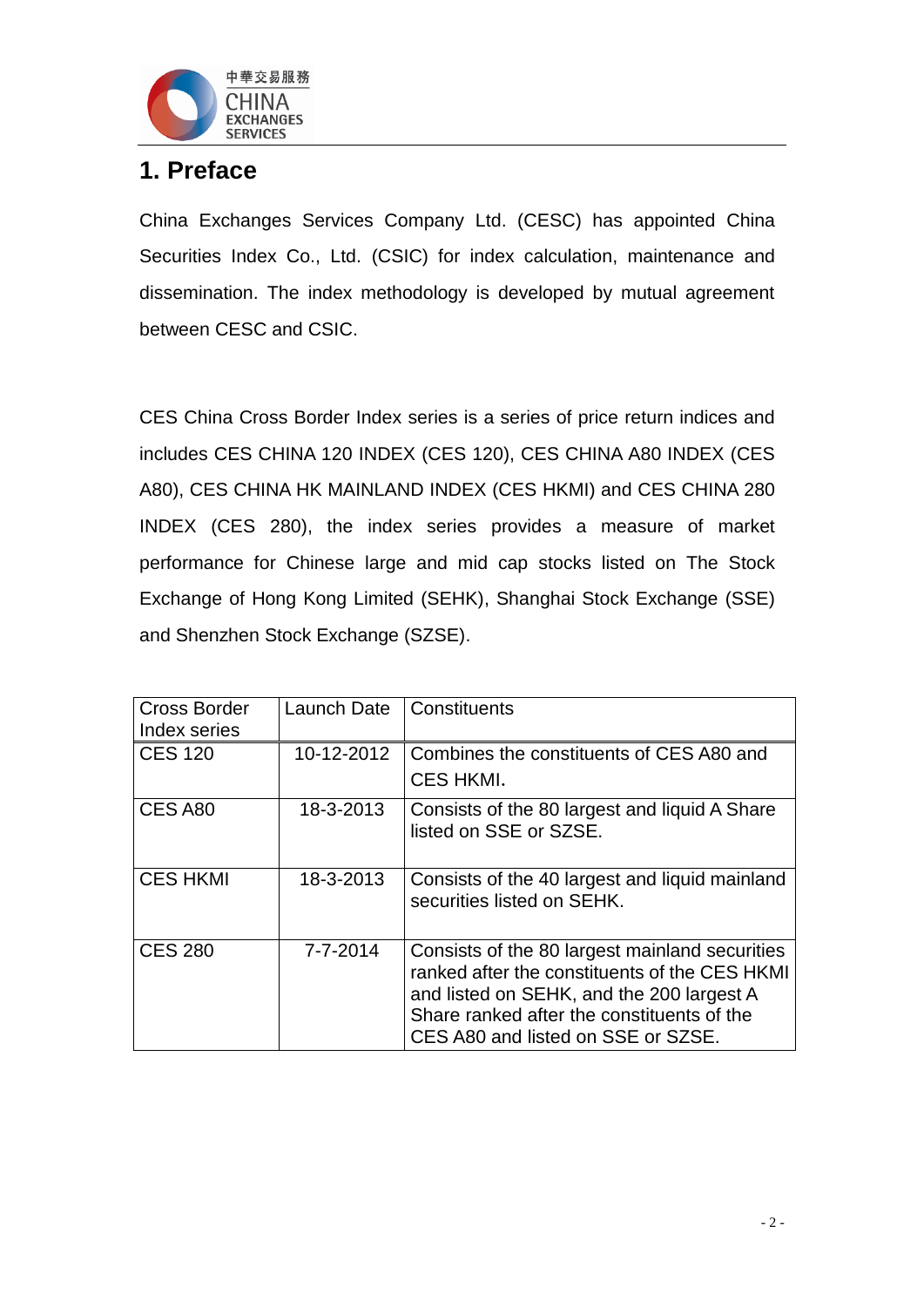

## <span id="page-3-0"></span>**2. Index Universe**

**CES CHINA 120 INDEX.** The index universe for CES 120 is comprised of the constituents of CES A80 and CES HKMI.

**CES CHINA 280 INDEX.** The index universe for CES 280 is comprised of the "SEHK-listed Mainland Securities Segment" and the "A Share Segment".

**CES CHINA A80 INDEX and CES 280 A SHARE SEGMENT.** The index universe of CES A80 and the CES 280 A Share Segment include the A Share listed on SSE and SZSE which satisfy the following conditions:

- □ As at the Review Cutoff Date, the stock listed on Main Board or SME Board must have a listing history for more than three months unless the daily average total market capitalisation of the stock from the fourth trading day to the Review Cutoff Date is ranked within the top 10 of all A Share listed on Main Board or SME Board; and
- As at the Review Cutoff Date, the stock listed on ChiNext of SZSE must have a listing history for more than three years; and
- □ Non-ST or \*ST Stocks; non-Listing Suspension stocks.

**CES CHINA HK MAINLAND INDEX and CES 280 SEHK-LISTED MAINLAND SECURITIES SEGMENT.** The index universe of CES HKMI and the CES 280 SEHK-listed Mainland Securities Segment include Hong Kong securities listed on SEHK which satisfy the following conditions:

- □ Common stocks and REITs with primary listing on SEHK (Main Board or GEM);
- $\Box$  The security has been listed for more than three months as at the Review Cutoff Date unless the daily average total market capitalisation of the security from the fourth trading day to the Review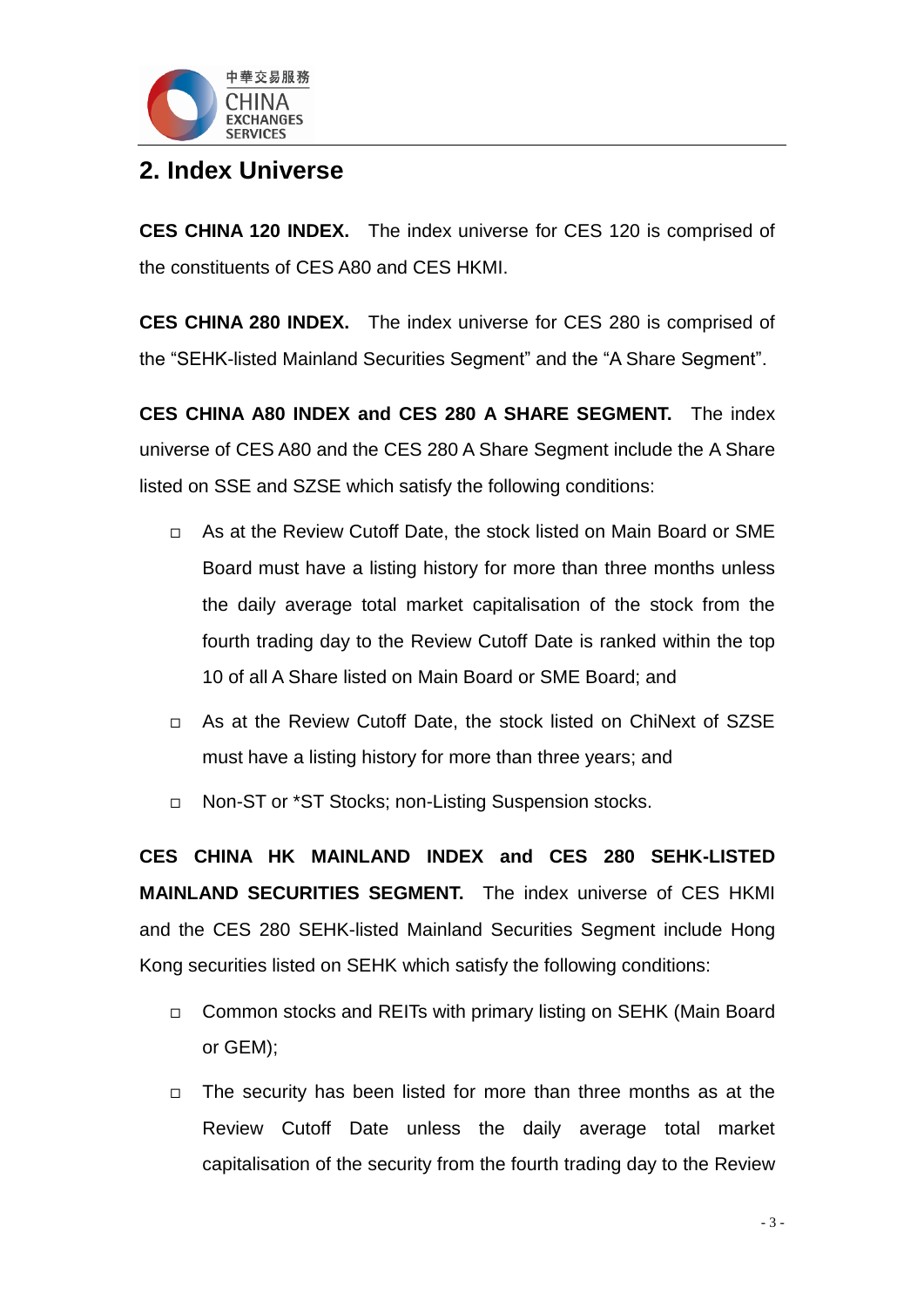

Cutoff Date is ranked within the top 10 of all SEHK listed securities;

- $\Box$  Exclude securities of which the daily average closing price in the most recent year is less than 0.1 HKD;
- $\Box$  Exclude securities of which the daily average closing price in the most recent year is less than 0.5 HKD and EPS in the most recent annual report is negative;
- $\Box$  Exclude securities of which the daily average turnover ratio<sup> $\land$ </sup> in the most recent three months does not meet the requirement. Securities are ranked by daily average turnover ratio in descending order. The cumulative daily average market capitalisation coverage is then calculated for each security and the securities of which the cumulative daily average market capitalisation coverage is beyond 90% are excluded.
	- $\land$  Daily average turnover ratio = Average (Daily trading value / total market capitalisation)

## <span id="page-4-0"></span>**3. Selection Criteria**

**CES CHINA 120 INDEX.** CES 120 combines the constituents of CES A80 and CES HKMI.

**CES CHINA 280 INDEX.** The index universe for CES 280 is comprised of the "SEHK-listed Mainland Securities Segment" and the "A Share segment".

**CES CHINA A80 INDEX and CES 280 A SHARE SEGMENT.** The constituents of CES A80 and CES 280 A Share Segment should have no serious financial problems, no contravention of securities laws and regulations and be free from price manipulation or insider trading. The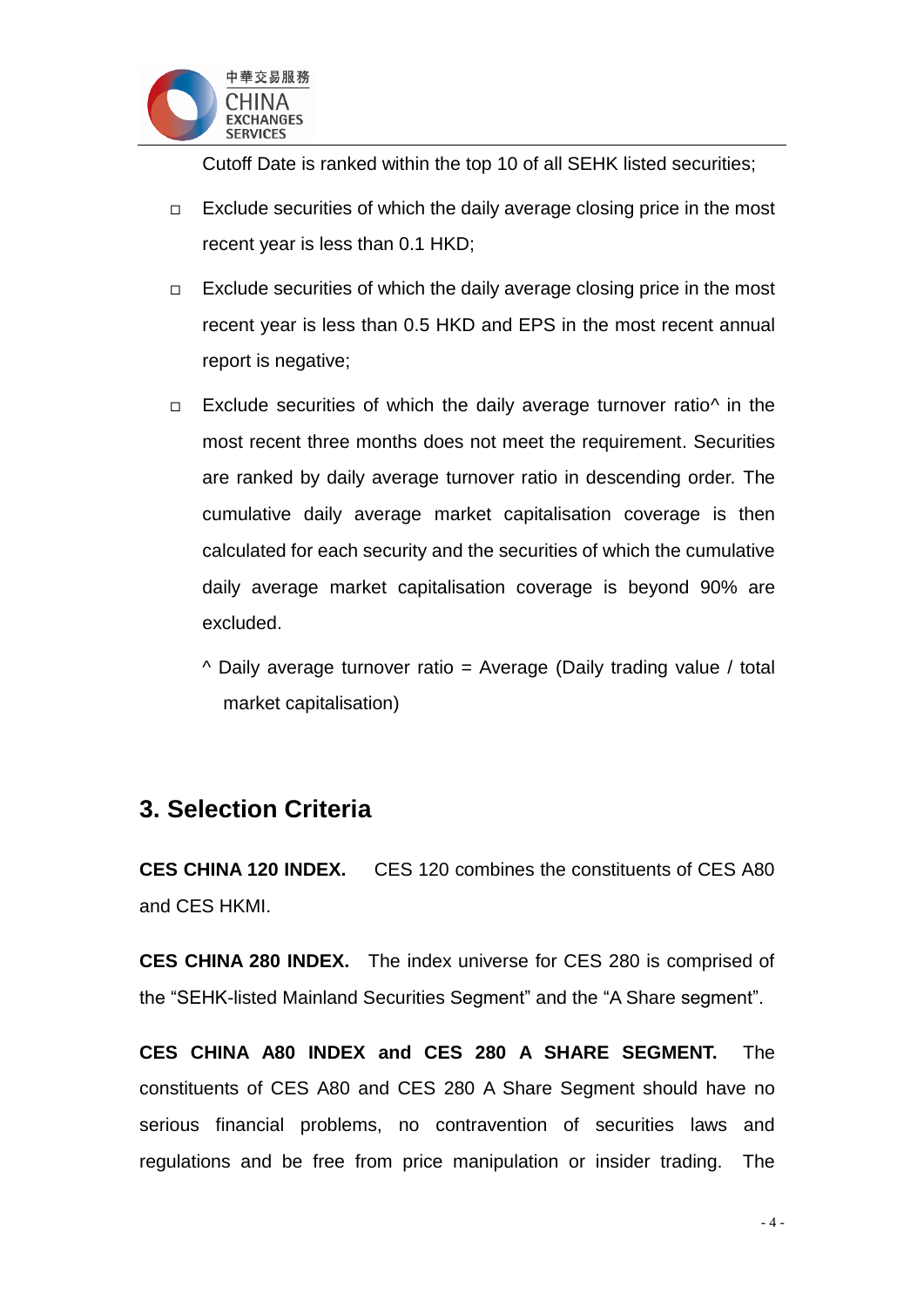

constituents are selected as follows:

- **Liquidity Screen.** Eligible stocks must be in the highest 50% of all A Share when ranked by daily average trading value. For existing constituents, the daily average trading value ranking must be in the highest 60% of all A Share. Daily average trading value is defined as follows:
	- ◆ The A Share daily average trading value during the most recent year or,
	- $\blacklozenge$  For newly listed stocks, the daily average trading value from the fourth trading day to the Review Cutoff Date;

#### CES CHINA A80 INDEX

□ **Size Screen.** Following the liquidity screen above, the top 80 A Share ranked by daily average total market capitalisation<sup>^</sup> are chosen for inclusion in the index.

#### CES 280 A SHARE SEGMENT

 **Size Screen.** Following the liquidity screen above and excluding the constituents of CES A80, the next 200 A Share ranked by daily average total market capitalisation<sup>^</sup> are chosen for inclusion in the index.

^Daily average total market capitalisation is defined as follows:

- ◆ The A Share daily average total market capitalisation during the most recent year or,
- For newly listed stocks, the daily average total market capitalisation from the fourth trading day to the Review Cutoff Date;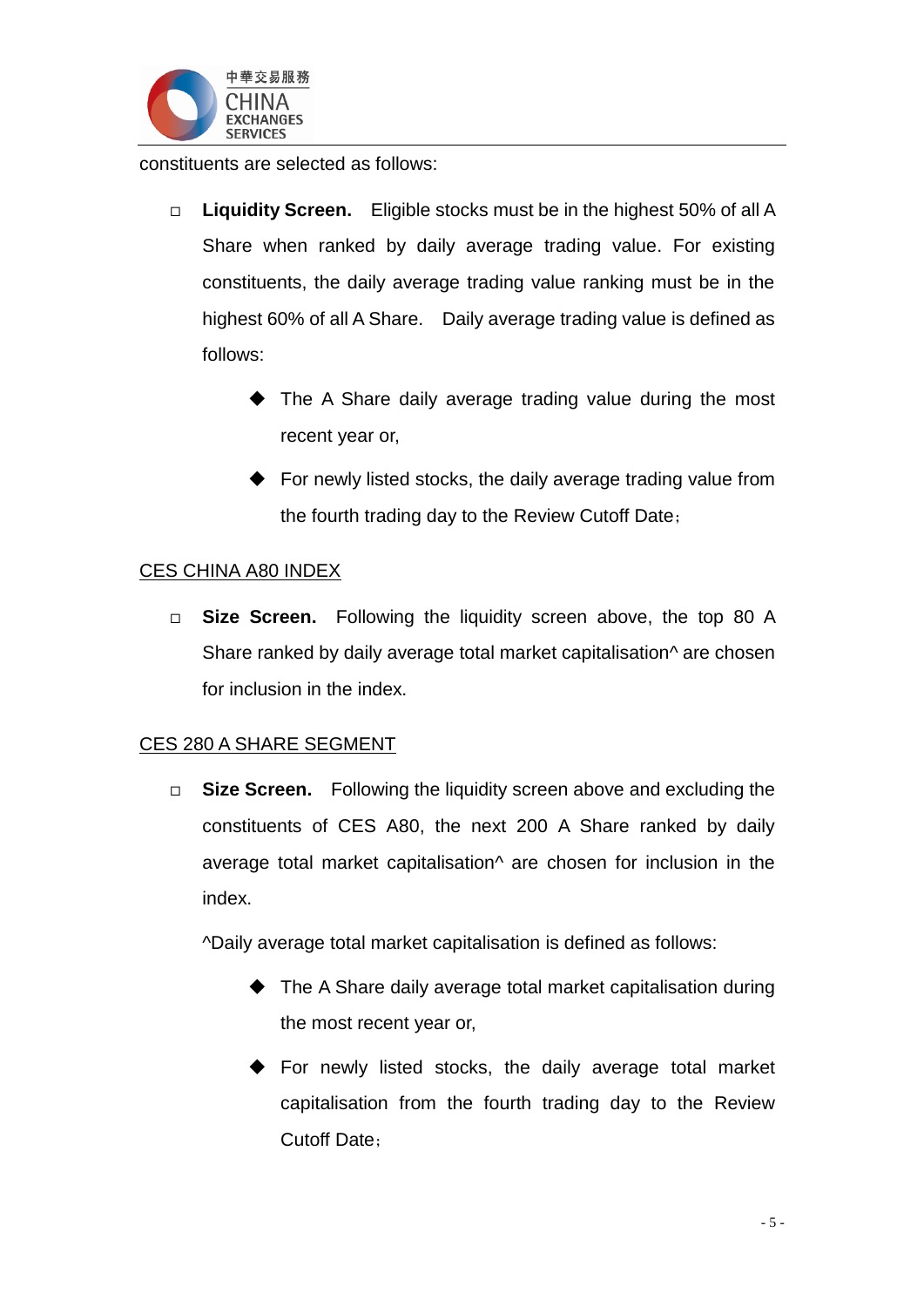

**CES CHINA HK MAINLAND INDEX and CES 280 SEHK-LISTED MAINLAND SECURITIES SEGMENT.** The constituents of CES HKMI and the CES 280 SEHK-listed Mainland Securities Segment are selected as follows:

- **Liquidity Screen.** Eligible securities must be in the highest 50% of all securities when ranked by daily average trading value. For existing constituents, the daily average trading value ranking must be in the highest 60% of all securities. Daily average trading value is defined as follows:
	- ◆ The share's daily average trading value during the most recent year or,
	- ◆ For newly listed stocks, the daily average trading value from the fourth trading day to the Review Cutoff Date;
- **Mainland Business Screen.** From the most liquid securities as defined above, select the companies that meet any of the following three criteria:
	- 1. The listed entity is incorporated in Mainland China;
	- 2. The operation centre of the listed entity is in Mainland China; or
	- 3. At least 50% of the listed entity's revenue is originated from Mainland China.

#### CES CHINA HK MAINLAND INDEX

□ Size Screen. Following the liquidity and mainland business screens above, the top 40 securities by daily average total market capitalisation^ are chosen for inclusion in the index.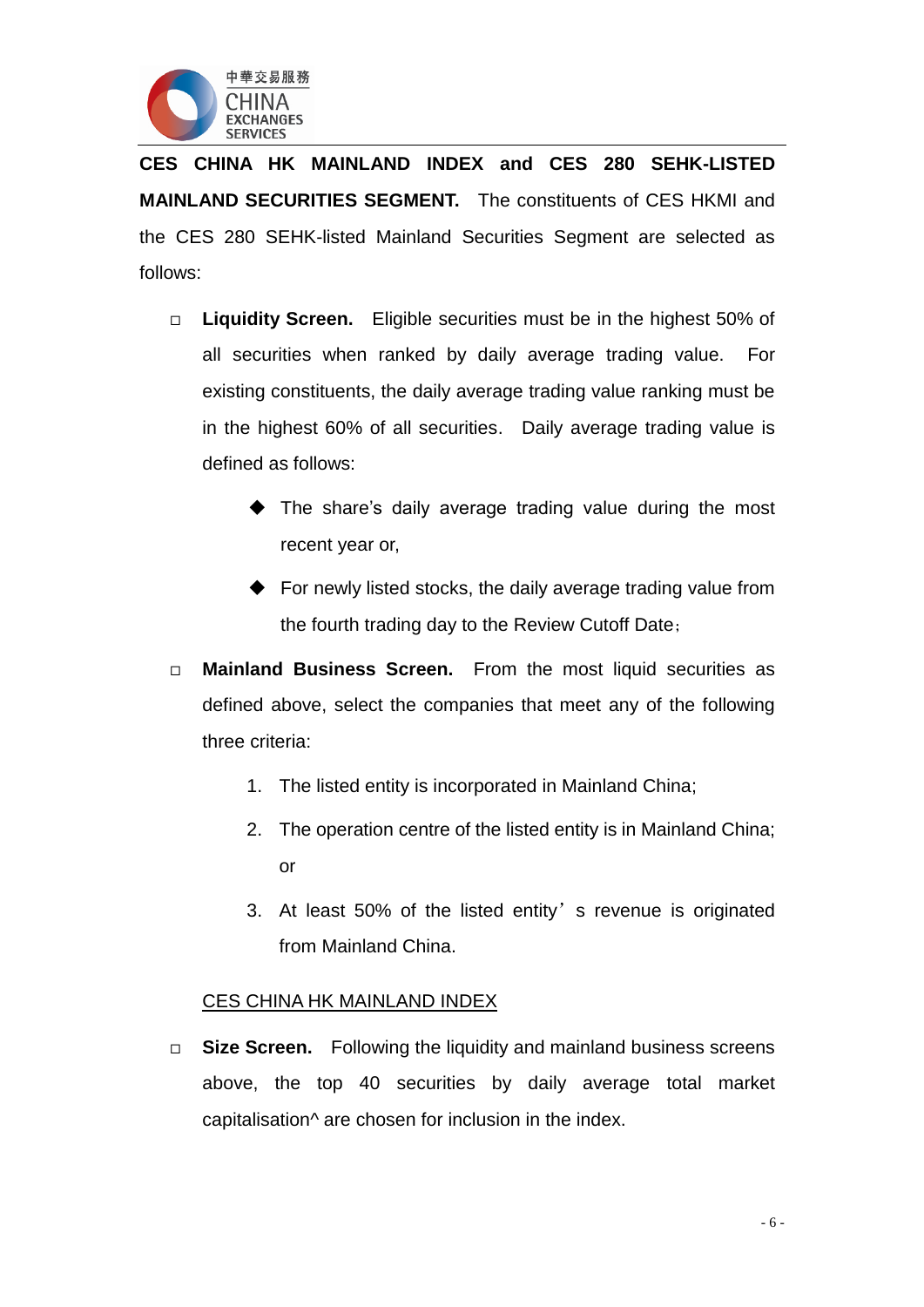

CES 280 SEHK-LISTED MAINLAND SECURITIES SEGMENT

□ **Size Screen.** Following the liquidity and mainland business screens above, and excluding the constituents of CES HKMI, the next 80 securities by daily average total market capitalisation<sup>^</sup> are chosen for inclusion in the index.

^Daily average total market capitalisation is defined as follows:

- The daily average total market capitalisation of the securities during the most recent year or,
- For newly listed securities, the daily average total market capitalisation from the fourth trading day to the Review Cutoff Date.

## <span id="page-7-0"></span>**4. Index Calculation**

CES 120, CES A80, CES HKMI and CES 280 are calculated to 4 decimal points.

4.1 Base Date and Base Level

The base date for CES 120, CES A80, CES HKMI and CES 280 is 31 December 2004. The base level is 2000.

4.2 Index Calculation Formula

CES 120, CES A80, CES HKMI and CES 280 are calculated according to the formula below:

 Current adjusted market capitalisation of constituents Current index =  $\frac{2000}{2000}$ **Divisor**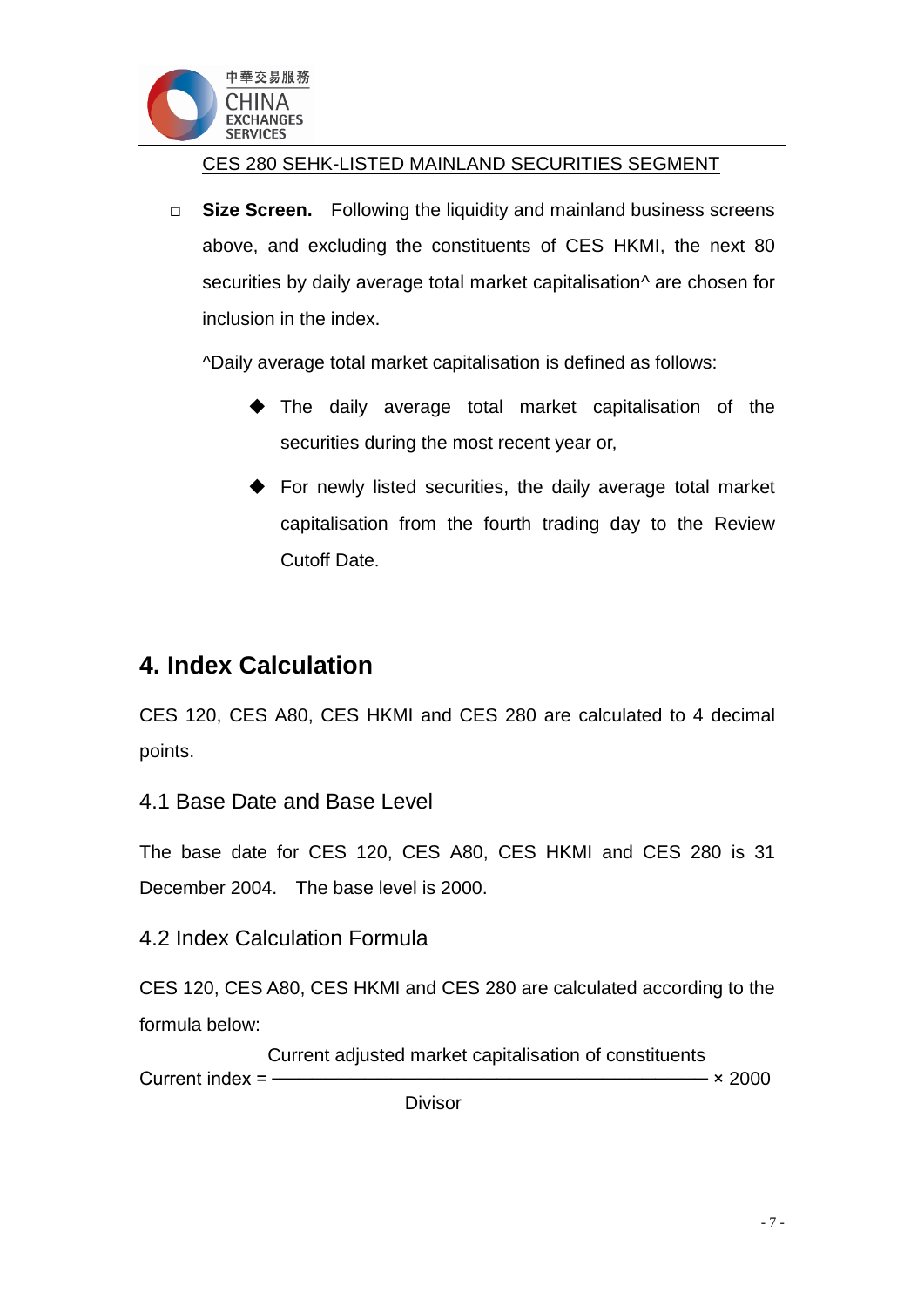

Adjusted market capitalisation =  $\Sigma$ (Price × Adjusted No. of shares x Foreign Exchange Rate × Weight Factor).

The **Category-Weight Method** (see Rule 4.5) is used to adjust the number of issued shares for each constituent. Hence, the calculation of "adjusted number of shares" depends on two factors, 1) free float shares (see Rule 4.4) and 2) category weight.

The Weight Factor is set between 0 and 1, so that no constituent accounts for more than 10% of the index. The Weight Factor is assigned to each constituent at each rebalancing. The effective date is the same as that of the constituent adjustment. The Weight Factor remains constant until next rebalancing day.

When changes occur to the constituent list or share structure or any constituent's market capitalisation changes due to non-trading factors, the divisor is adjusted to keep the index comparable over time. Based on the rules in Section 5: " Maintenance of Constituent Shares", the "Divisor Adjustment Methodology" is used to adjust index. See Section 6: "Index Maintenance".

#### 4.3 Index Real-time Calculation

The real-time calculation of CES 120 and CES 280 are based on the traded price data issued by the trading systems of SEHK, SSE and SZSE via various channels. The real-time index is calculated during the trading hours of any of the exchanges on which an index constituent is listed.

The real-time calculation of CES A80 is based on the traded price data issued by the trading systems of SSE and SZSE via various channels. The real-time index is calculated during the trading hours of any of the exchanges on which an index constituent is listed.

The real-time calculation of the CES HKMI is based on the traded price data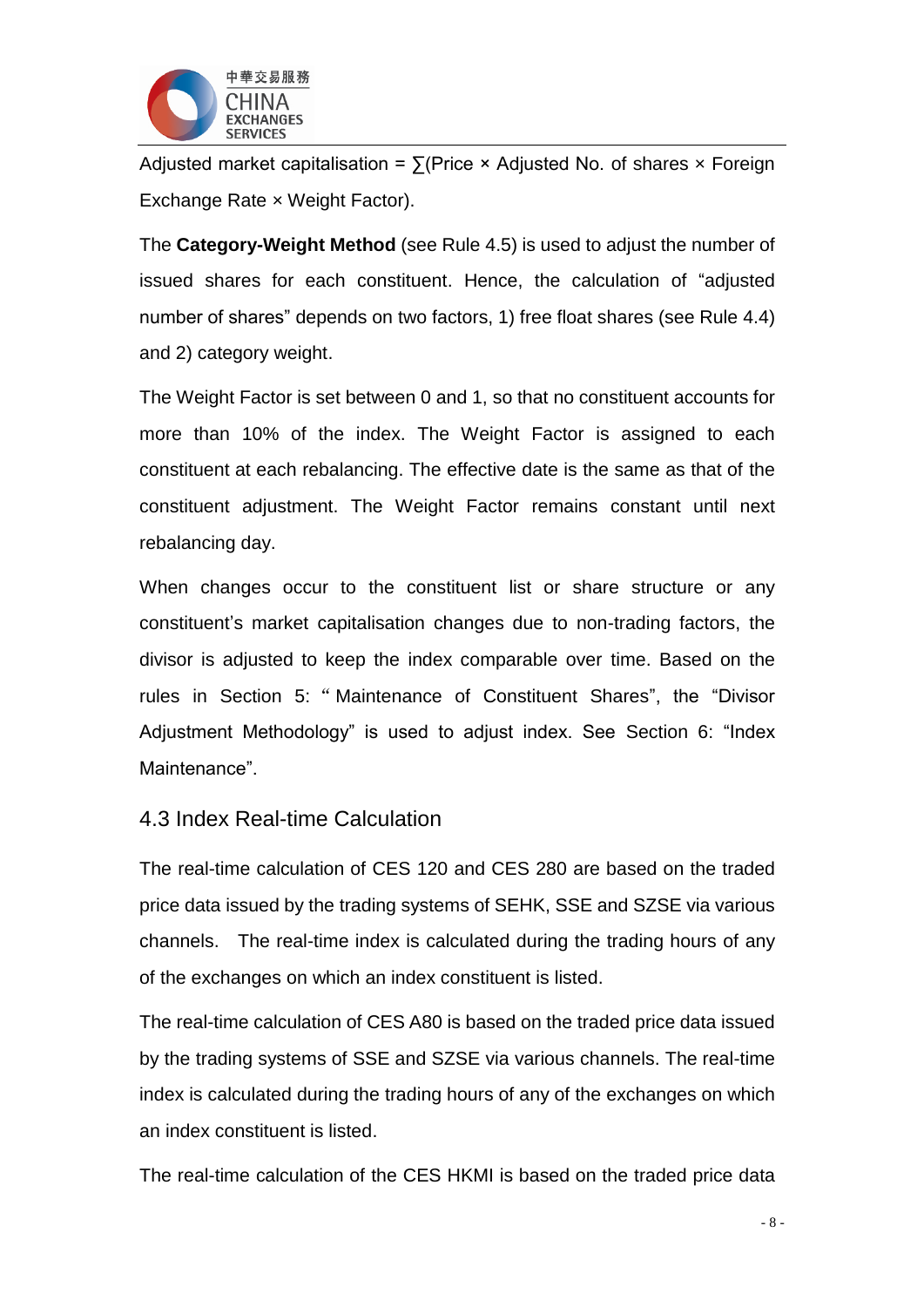

issued by the trading systems of SEHK via various channels. The real-time index is calculated during the trading hours of SEHK.

- o The opening index is calculated on the basis of the opening price (of the index constituents) obtained through the daily aggregate auction. If there is no transaction, the opening index is then calculated by using the reference opening price supplied by the quotation system.
- $\circ$  The index is calculated until the close of trading.

**Price of each constituent** (X) is defined on the following principle: If there is no transaction for the whole trading day, X means the reference opening price, otherwise, X means the last traded price.

#### 4.4 Free Float

To reflect the price fluctuation of the real negotiable shares in the market, CES 120, CES A80, CES HKMI and CES 280 adopt free float shares (Free Float) for index calculation and exclude non-negotiated shares caused by strategic holdings, government holdings, etc.

- (1) **Long term holdings by founders, their families and senior executives of the company**
- (2) **Government holdings**
- (3) **Strategic holdings**
- (4) **Frozen shares subject to lock-up period**
- (5) **Restricted employee shares**
- (6) **Cross holdings between/among listed companies**

#### **4.4.1** Identification of Free Float

(1) Restricted shares subject to lock-up period are deemed as non-free float.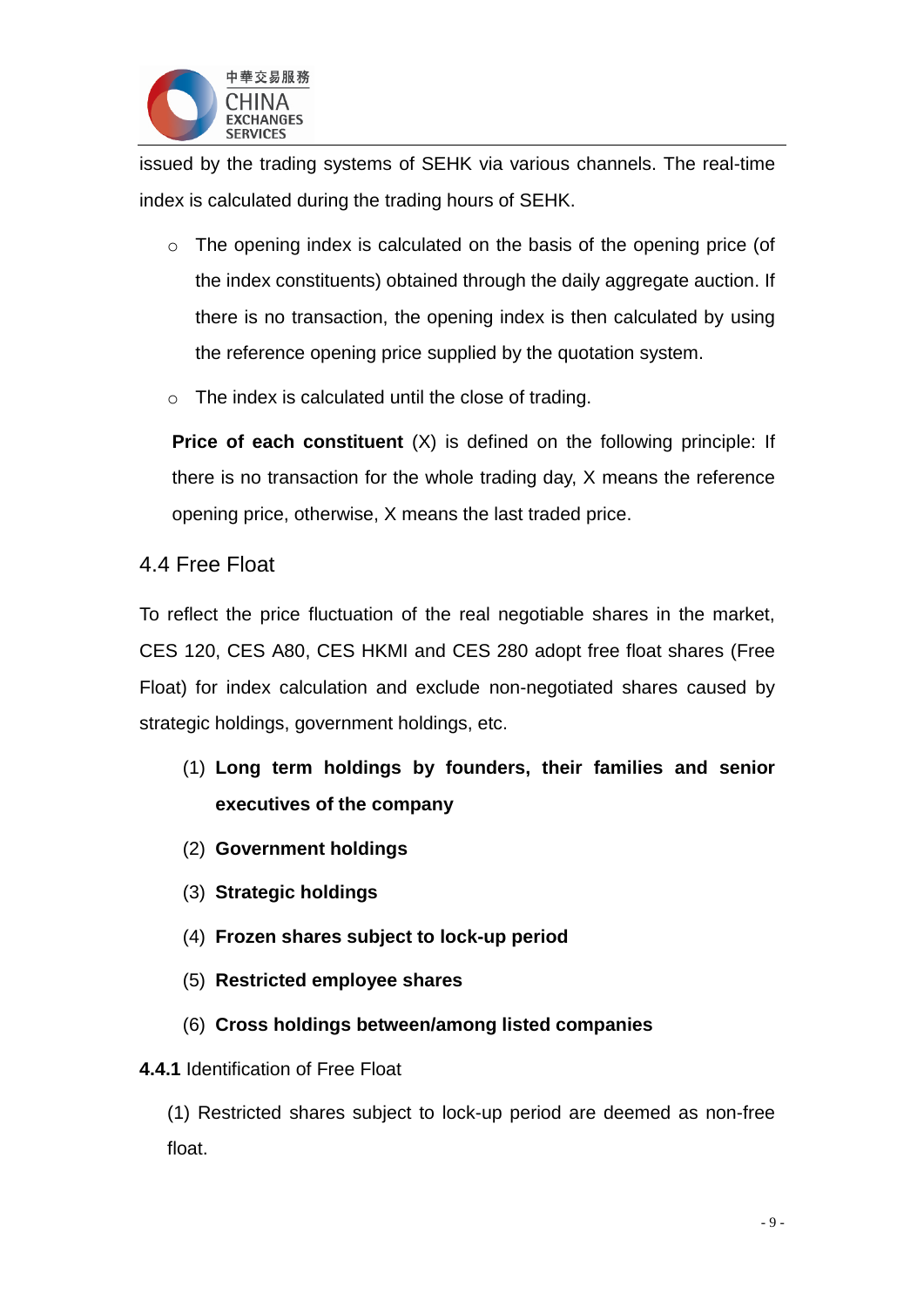

(2) For non-restricted shares, the shares are deemed as non-free float if the shareholding held by shareholders classified under any of the six categories above together with persons acting in concert exceeds 5%. Any shareholdings, including any of the above six categories of less than 5% is treated as free float.

(3) Restricted shares after the lock-up period are treated as non-restricted shares.

*Free Float = Total number of A shares (or HK shares) – Non-free float shares*

Further provisions on Free Float are set out in Appendix A.

#### 4.5 Category-Weight Method

A **Category-Weight** Method, which can minimize the variability of constituents shares adopted for index compilation, is used to weight number of shares of constituents of CES 120, CES A80, CES HKMI and CES 280. An Inclusion Factor is assigned to each A share (or HK share) based on the percentage of Negotiable Market Capitalisation Ratio over the total number of shares.

- *Negotiable Market Capitalisation Ratio = Free Float of A share (or HK share) / Total number of A shares (or HK shares)*
- *Adjusted Shares = Total number of A shares (or HK shares) × Inclusion Factor*

Inclusion factor is determined by the following table:

| Negotiable<br>Market Cap<br>Ratio (%) | ≤15        |    |    |    |    |    |    | $(15, 20]$ $(20, 30]$ $(30, 40]$ $(40, 50]$ $(50, 60]$ $(60, 70]$ $(70, 80]$ | >80 |
|---------------------------------------|------------|----|----|----|----|----|----|------------------------------------------------------------------------------|-----|
| Inclusion                             | Negotiable | 20 | 30 | 40 | 50 | 60 | 70 | 80                                                                           | 100 |

#### **Category-Weight Table**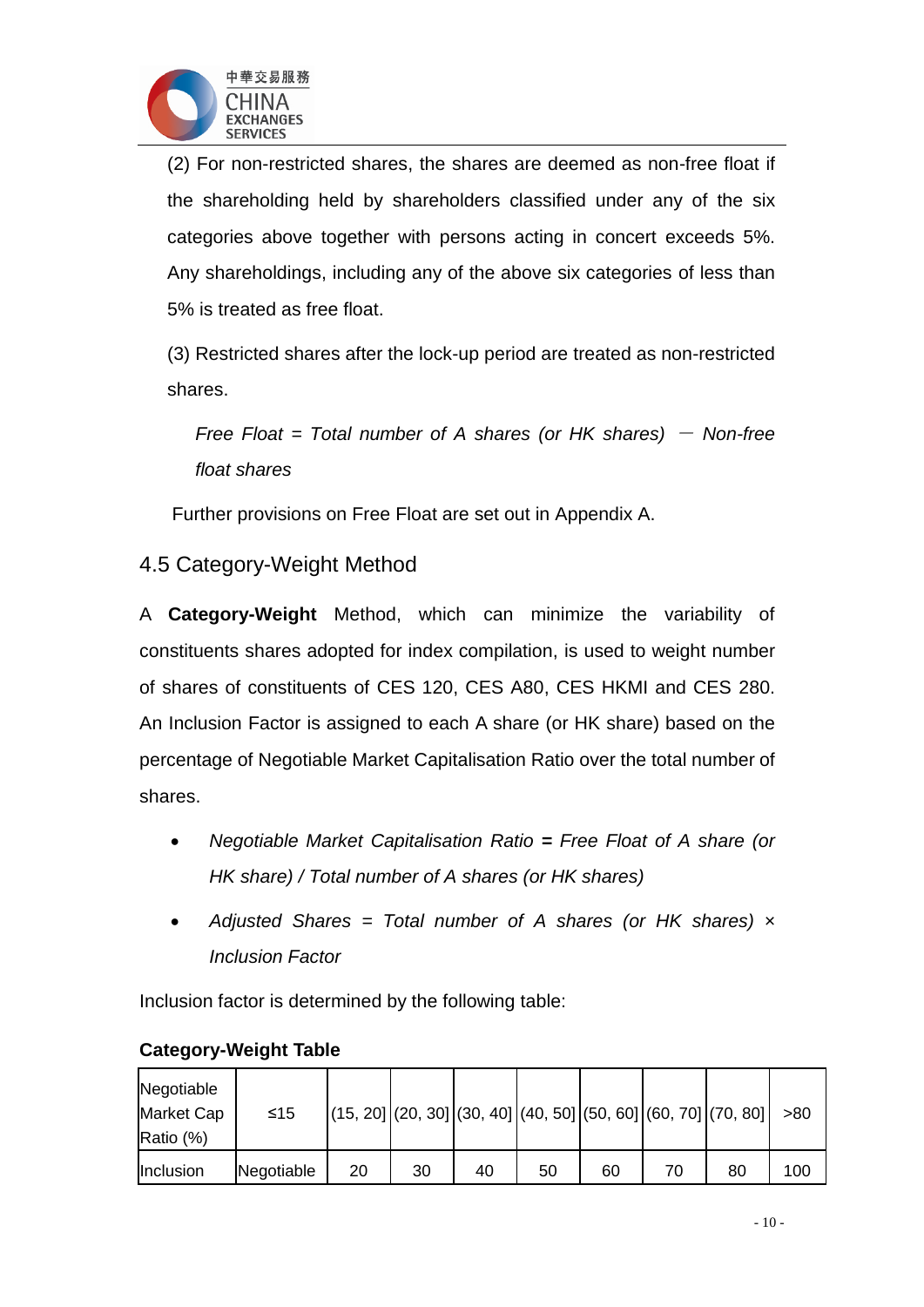

|            | <b>SERVILES</b> |  |  |  |  |
|------------|-----------------|--|--|--|--|
| Factor (%) | market cap      |  |  |  |  |
|            | ratio round     |  |  |  |  |
|            | up to the       |  |  |  |  |
|            | nearest         |  |  |  |  |
|            | percentage      |  |  |  |  |
|            | point           |  |  |  |  |

#### **Example of the Application of the Category-Weight Method**

| <b>Stock</b>                                                              | <b>Stock A</b> | <b>Stock B</b> | Stock C |
|---------------------------------------------------------------------------|----------------|----------------|---------|
| <b>Total A Shares</b>                                                     | 100,000        | 8,000          | 5,000   |
| Non Free Float                                                            | 88,800         | 4,500          | 900     |
| Free Float<br>$=$ Total A Shares - Non Free Float                         | 11,200         | 3,500          | 4,100   |
| Negotiable Market Capitalisation Ratio<br>$=$ Free Float / Total A Shares | 11.2%          | 43.8%          | 82.0%   |
| Inclusion Factor                                                          | 12%            | 50%            | 100%    |
| Inclusion Shares                                                          | 12,000         | 4000           | 5000    |

#### 4.6 Total Return Index

CES 120, CES A80, CES HKMI and CES 280 are price return indices. Nonetheless, the daily total return index value of CES 120, CES A80, CES HKMI and CES 280 are calculated for investors' reference. The total return index, which offers investors a different angle to measure index performance, includes the reinvestment return of cash dividends.

The calculation formula of total return index is same as that of the price return index, except that the divisor is adjusted for dividends on the ex-dividend day.

## <span id="page-11-0"></span>**5. Maintenance of Constituent Shares**

To ensure that CES 120, CES A80, CES HKMI and CES 280 reflect the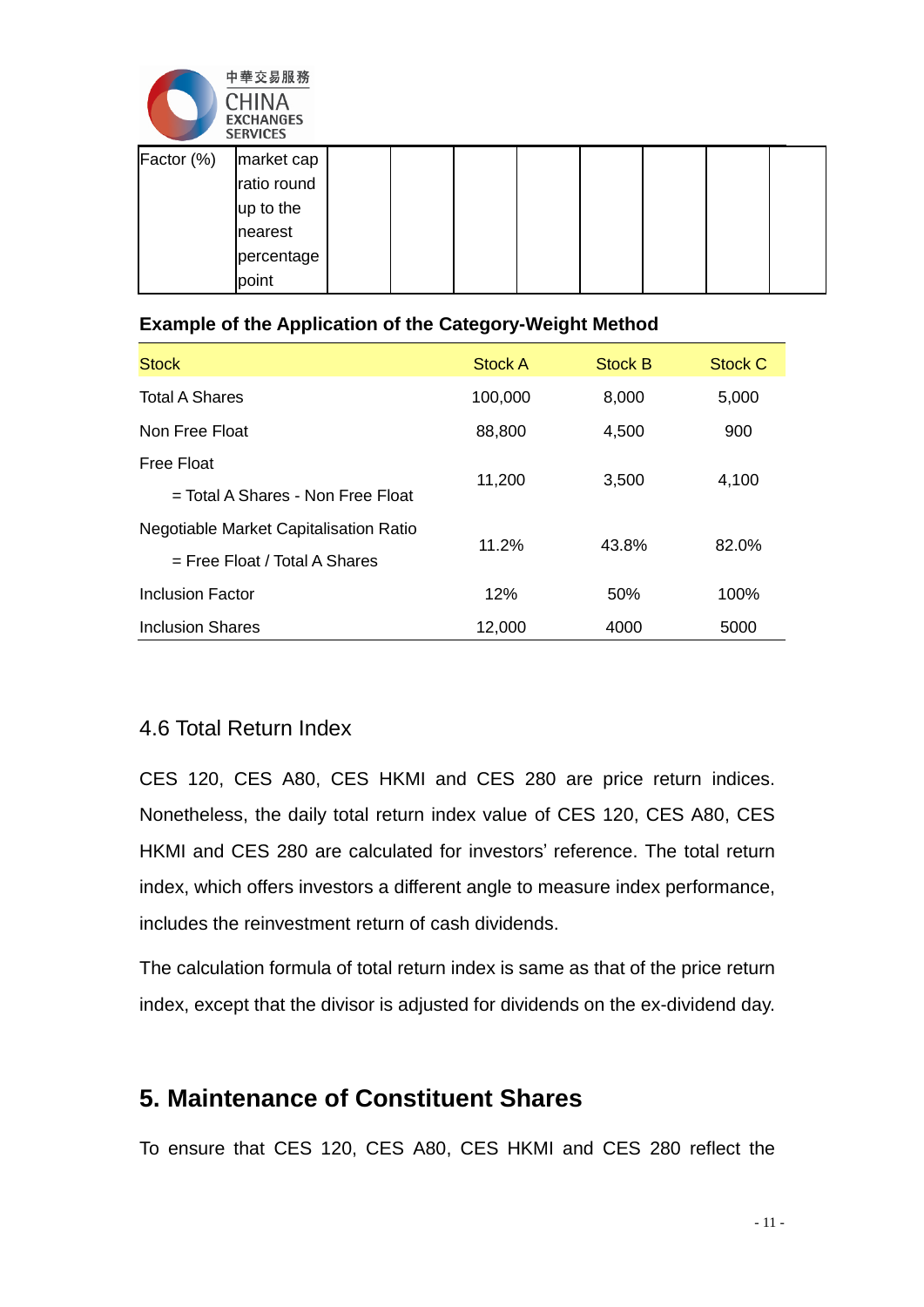

trading status of related stocks, constituent shares are maintained based on the following rules:

- Constituents are maintained based on announcements published by listed companies.
- Free float shares adjustment resulting from non-corporate actions is reviewed semi-annually. The adjustment will be implemented after the market close on the second Friday of June and December.
- Share adjustment from corporate actions (such as bonus issues, rights issues, stock splits and stock consolidations) will be implemented on the ex-date.
- For other corporation events (such as secondary offering, share buyback, exercise of convertible bonds and warrants, etc.) share adjustment will be implemented immediately if accumulated share change adds up to 5% or more; Share adjustment will be deferred to next regular review if accumulated share change is less than 5%.
- When a corporate event causes the accumulated share changes to be 5% or more, the share adjustment will be implemented on the effective day of the corporate event as indicated in the published announcement. In the event that the announcement date is later than the effective date of corporate event, the effective date of share adjustment will then be the next trading date after the announcement date.

## <span id="page-12-0"></span>**6. Index Maintenance**

When changes occur to constituent list or the share structure, or constituents' market capitalisation changes due to non-trading factors, the divisor is adjusted to keep the index comparable over time, that is, based on the rules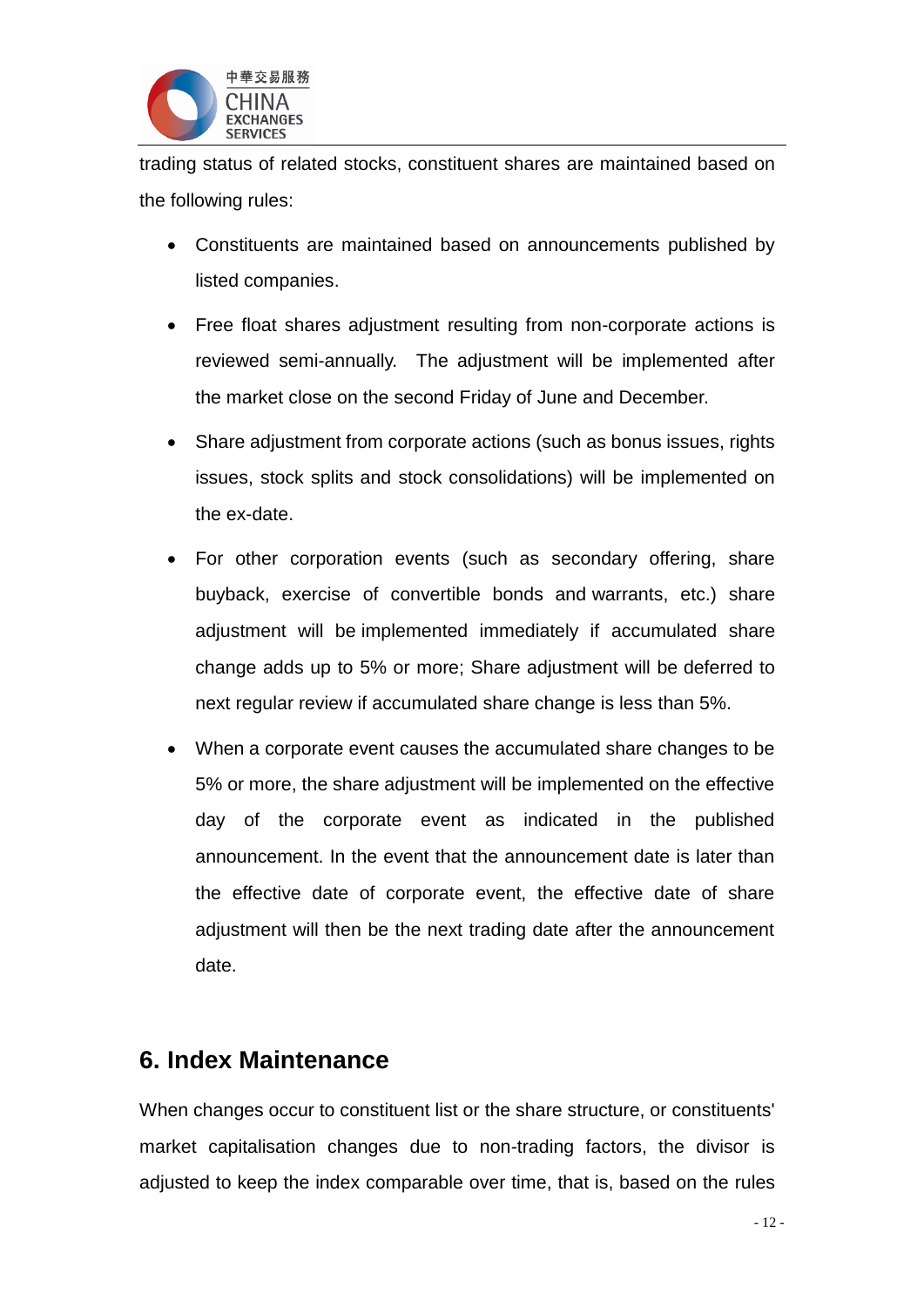

in Section 5:"Maintenance of Constituent Shares", CES 120, CES A80, CES HKMI and CES 280 adopt the "Divisor Adjustment Methodology" to adjust the old divisor.

6.1 Formula of Divisor Adjustment Methodology

| <b>Adjusted Market Cap</b> | <b>Adjusted Market Cap</b> |
|----------------------------|----------------------------|
| before Adjustment          | after Adjustment           |
| Old Divisor                | <b>New Divisor</b>         |

*Adjusted Market Capitalisation after Adjustment = Adjusted Market Capitalisation before Adjustment + Adjusted Market Capitalisation increase (or decrease)*

The new divisor derived from this formula is used for future index calculation.

#### **6.2** Circumstances for Index Maintenance

- **6.2.1** Corporate actions that may affect the price of constituents
	- □ Dividend: No adjustment is made to CES 120, CES A80, CES HKMI and CES 280 for dividend payment. The return from dividend payment is accrued to CES 120 total return index , CES A80 total return index, CES HKMI total return index and CES 280 total return index on the ex-dividend date as described in 4.6 (Total Return Index).
	- □ Bonus issues, rights issues, stock splits and stock consolidations: The index is adjusted on the day on the ex-right date.

*Market Capitalisation after the Adjustment = Ex-right Price × Adjusted No. of Shares + Market Capitalisation before the Adjustment (excluding shares under adjustment for* bonus issues,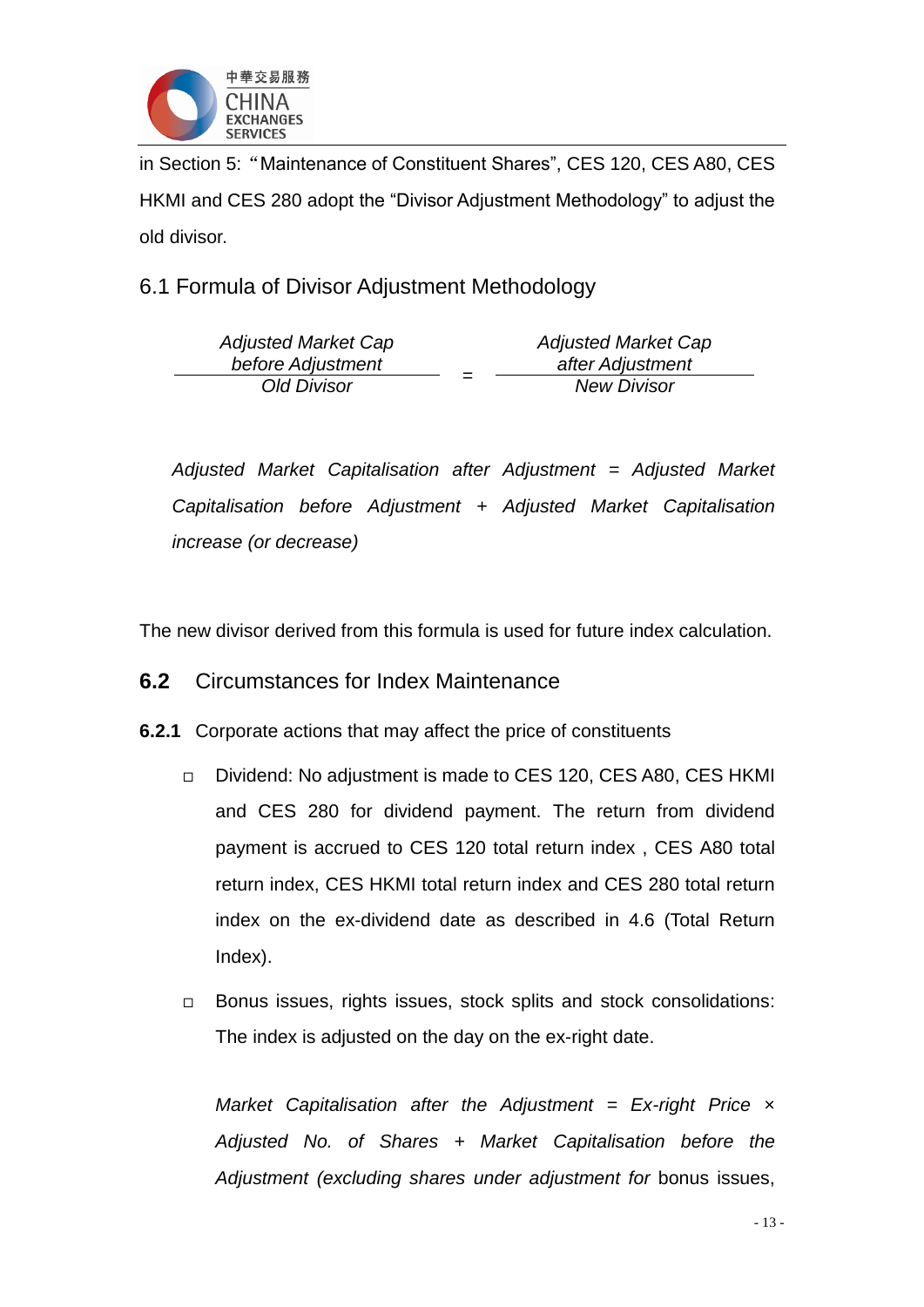

rights issues, stock splits and stock consolidations*)*

- **6.2.2** Share changes caused by other corporate events
	- $\Box$  For other corporation events (such as secondary offering, share buyback, exercise of convertible bonds and warrants, etc.) share adjustment will be implemented immediately if accumulated share change adds up to 5% or more.

*Adjusted Market Capitalisation after the Adjustment = closing price*  $\times$  adjusted shares after changes

- $\Box$  Share adjustment will be deferred to the next regular review if the accumulated share change is less than 5%.
- **6.2.3** Share changes caused by shareholders' actions
	- $\Box$  Share changes caused by shareholder actions are adjusted semi-annually. The share change is implemented after the market close on the second Friday of June and December.
- **6.2.4** Constituents adjustment
	- $\Box$  Index is adjusted before the effective day of regular review or non-regular adjustment.

## <span id="page-14-0"></span>**7. Index Constituent Adjustments**

When special events occur affecting the representativeness and investability of the indices, requisite non-regular adjustments will be made to the index constituents of CES 120, CES A80, CES HKMI and CES 280. Whenever there is non-regular constituent adjustment to CES 120, CES 280 will make corresponding change(s).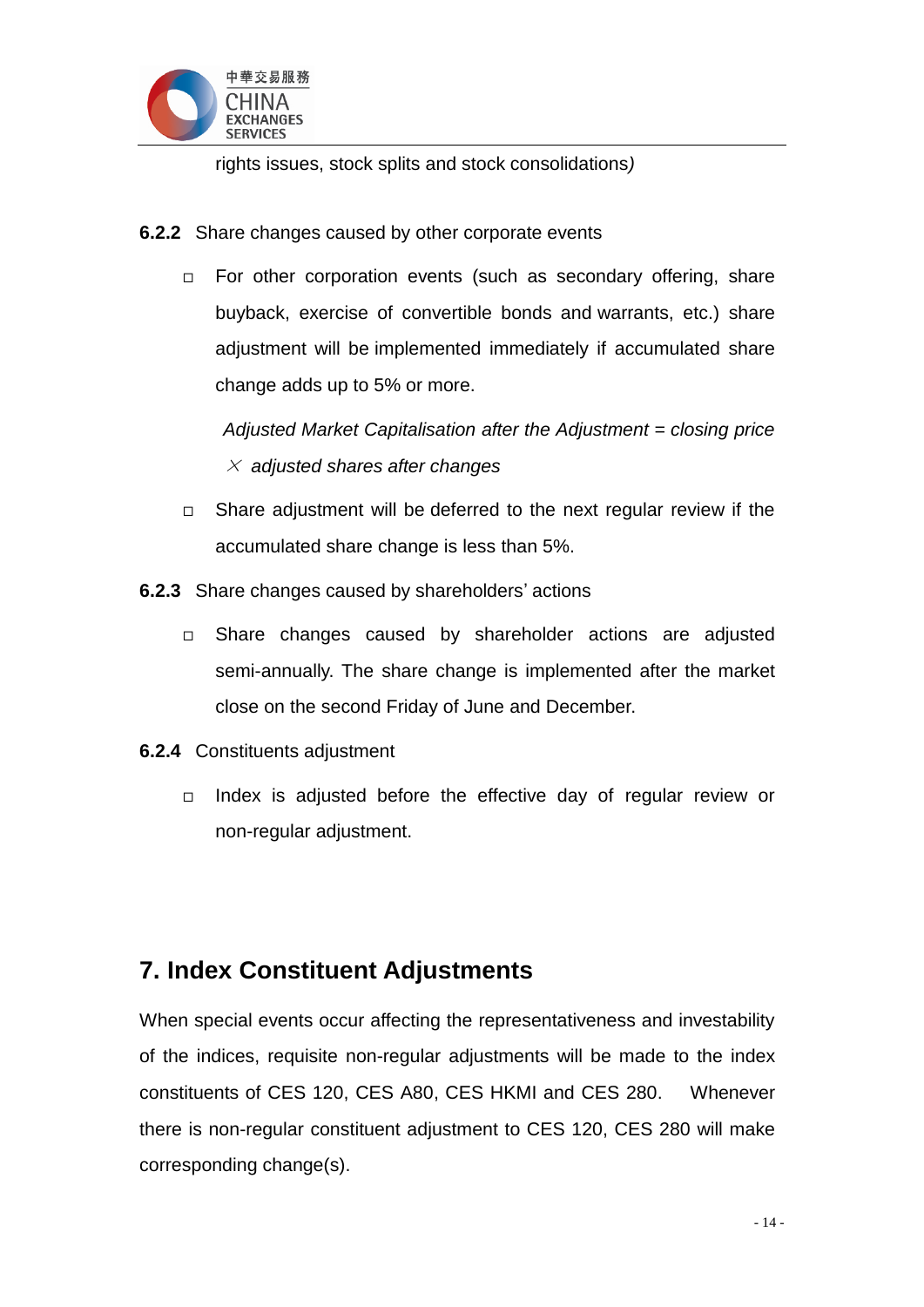

#### 7.1 Treatment of IPOs

For CES A80: Following comparison of the total market capitalisation (issue price x total number of A share) of an IPO to the daily average market capitalisation of all other A Share of the year ended on the listing announcement date, if an IPO ranks among the top 10, then fast entry rule will apply. (The fast entry rule will not be applicable for the stock listed on ChiNext of SZSE) The IPO will be added to CES A80 after the market close on its tenth trading day. Simultaneously, the constituent with the lowest ranking by daily average market capitalisation during the relevant period will be removed from the index.

For CES HKMI: Following comparison of the total market capitalisation (issue price x total number of securities) of an IPO to the daily average market capitalisation of other HK securities of the year ended on the listing announcement date, if an IPO ranks among the top 10 and satisfies the Mainland Business Screen, then fast entry rule will apply. The IPO will be added to CES HKMI after the market close on its tenth trading day. Simultaneously, the constituent with the lowest ranking by daily average market capitalisation during the relevant period will be removed from the index.

When the fast entry rule applies to CES A80 or CES HKMI, CES 120 will make corresponding change. Constituent removed from CES 120 will be included in CES 280 Index.

If an IPO meets the criteria of fast entry but the time gap between its date of listing and the next Review Effective Date is less than 20 trading days, then the fast entry rule will not apply. The IPO will be added to the index on the next Review Effective Date.

7.2 Merger and Acquisition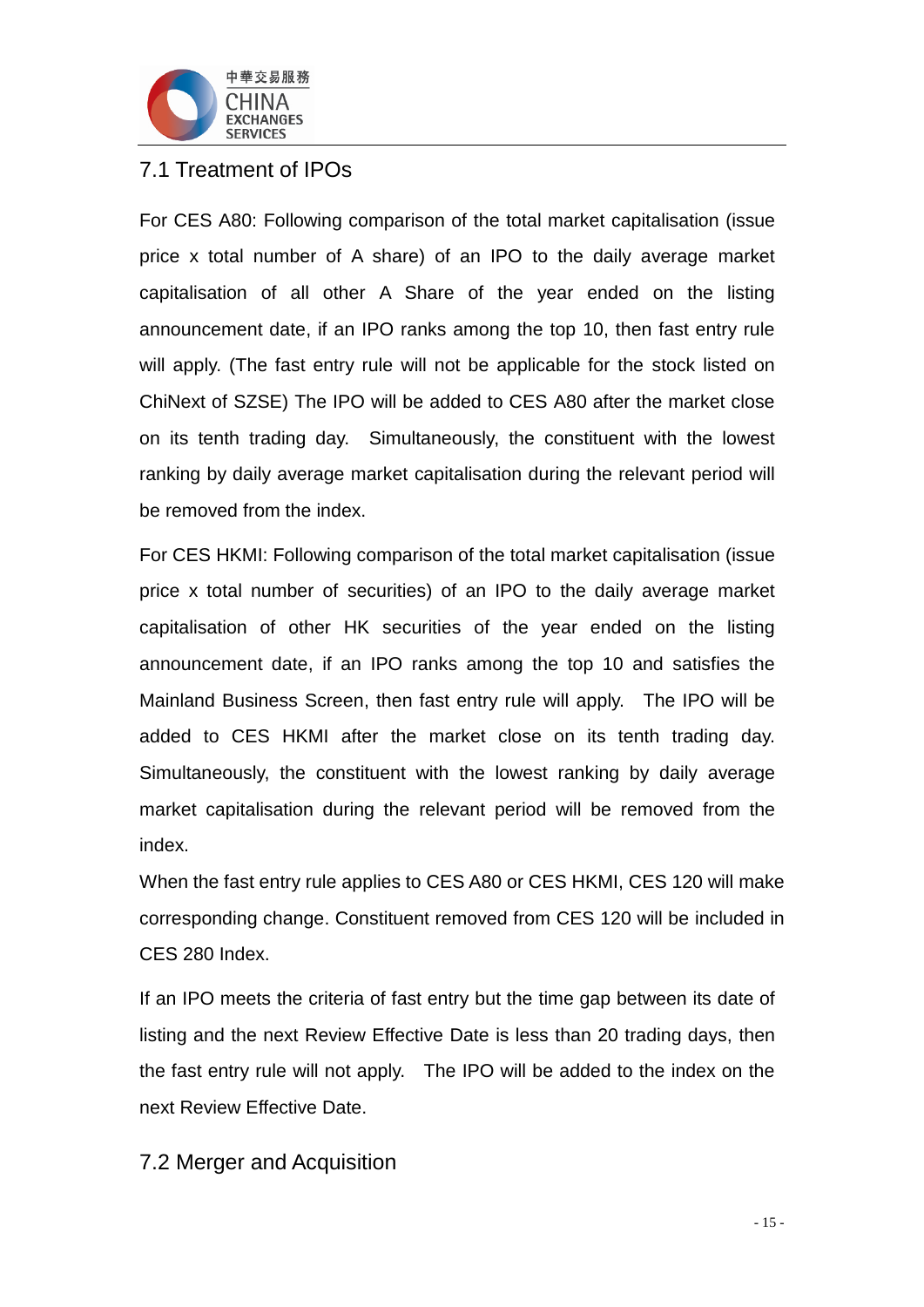

- $\Box$  Two constituent companies merge: The resulting new company will remain qualified as constituent. The vacancy created will be filled up by the highest ranking stock in the reserve list.
- $\Box$  One constituent company and one non-constituent company merge: The resulting new company will remain qualified as constituent. For CES HKMI and CES 280 SEHK-listed Mainland Securities Segment, if the new company fails the Mainland Business Screen test, then the highest ranking stock in the reserve list will replace the new company as constituent in the index.
- $\Box$  One non-constituent company acquires or takes over another constituent company: If the resulting new company ranks higher than the highest ranking stock in the reserve list, then the new company will be added to the index. Otherwise, the highest ranking stock in the reserve list will be added to the index. For CES HKMI and CES 280 SEHK-listed Mainland Securities Segment, if the new company fails the Mainland Business Screen test, then the highest ranking stock in the reserve list will be added to the index (notwithstanding the new company has a higher ranking).
- □ Merger, spin-off, acquisition and restructuring of non-constituents: If the total market capitalisation of the resulting new company ranks among the top 10 in the A Share market or HK securities market, then fast entry rule will apply. Otherwise, these corporate events will be considered at the regular review.

#### 7.3 Spin-off

If a constituent company is spun off to form two or more companies, whether the resulting companies are eligible for inclusion in the index will depend on their rankings.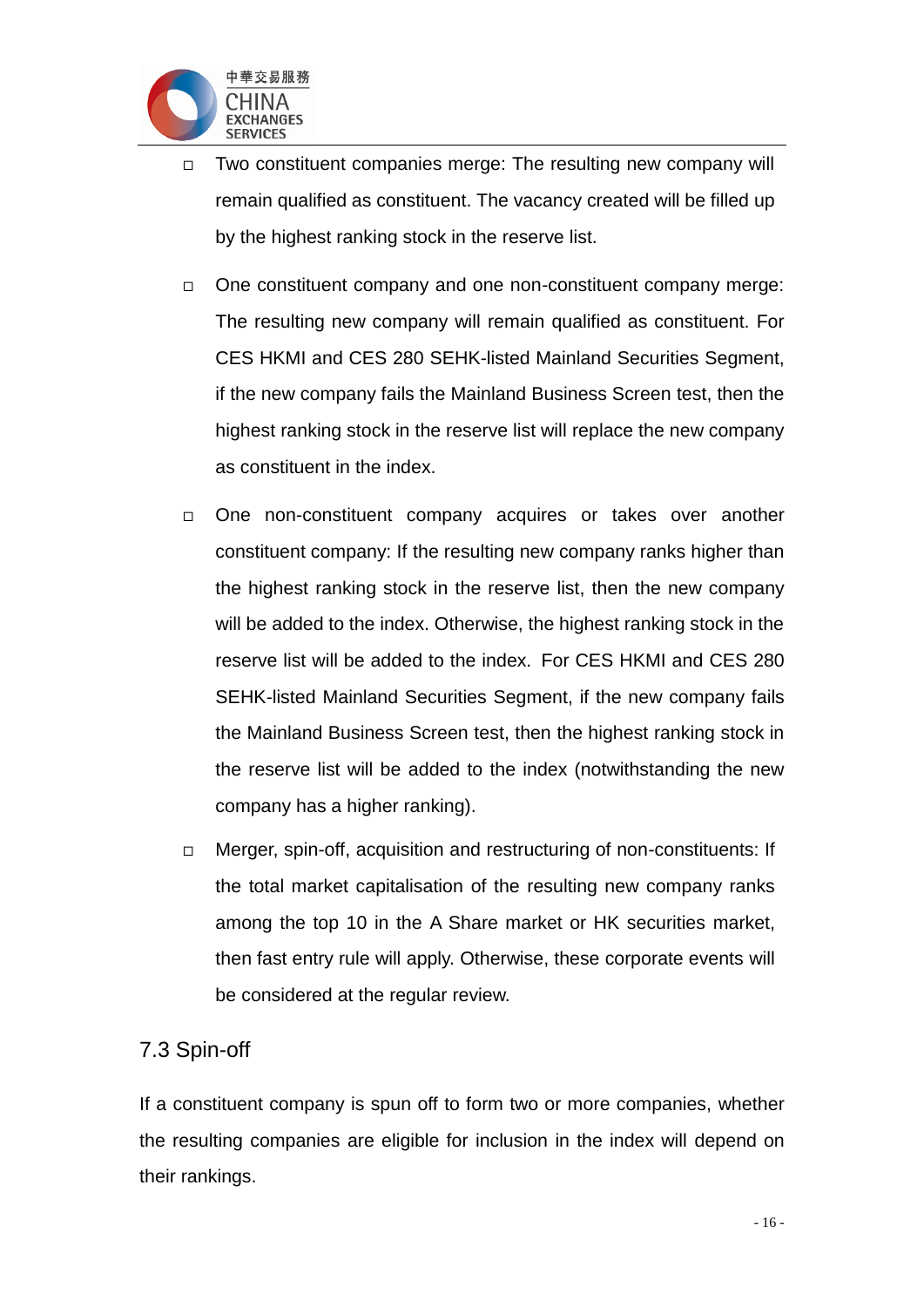

- $\Box$  If the resulting companies rank higher than the lowest ranking constituents, then the resulting companies will replace the lowest ranking constituents in the index. Constituent removed from CES 120 will be included in CES 280. For CES HKMI and CES 280 SEHK-listed Mainland Securities Segment, if the resulting companies fail the Mainland Business Screen test, the highest ranking stock in the reserve list will be added to the index.
- $\Box$  If some of the resulting companies rank higher than the lowest ranking constituent, then those resulting companies will replace the lowest ranking constituent in the index. Constituent removed from CES 120 will be included in CES 280. For CES HKMI and CES 280 SEHK-listed Mainland Securities Segment if that resulting company fails the Mainland Business Screen test, the highest ranking stock in the reserve list will be added to the index.
- $\Box$  If all of the resulting companies rank lower than the lowest ranking constituent, but some or all of the resulting companies rank higher than the highest ranking stock in the reserve list, then the highest ranking resulting company will replace the original constituent company in the index. For CES HKMI and CES 280 SEHK-listed Mainland Securities Segment, if the highest ranking resulting company fails the Mainland Business Screen test, the highest ranking stock in the reserve list will be added to the index.
- $\Box$  If all of the resulting companies rank lower than the lowest ranking constituent and the highest ranking stock in the reserve list, then the highest ranking stock in the reserve list will be added to the index.

#### 7.4 Suspension

If a constituent is suspended from trading, the decision to remove it from the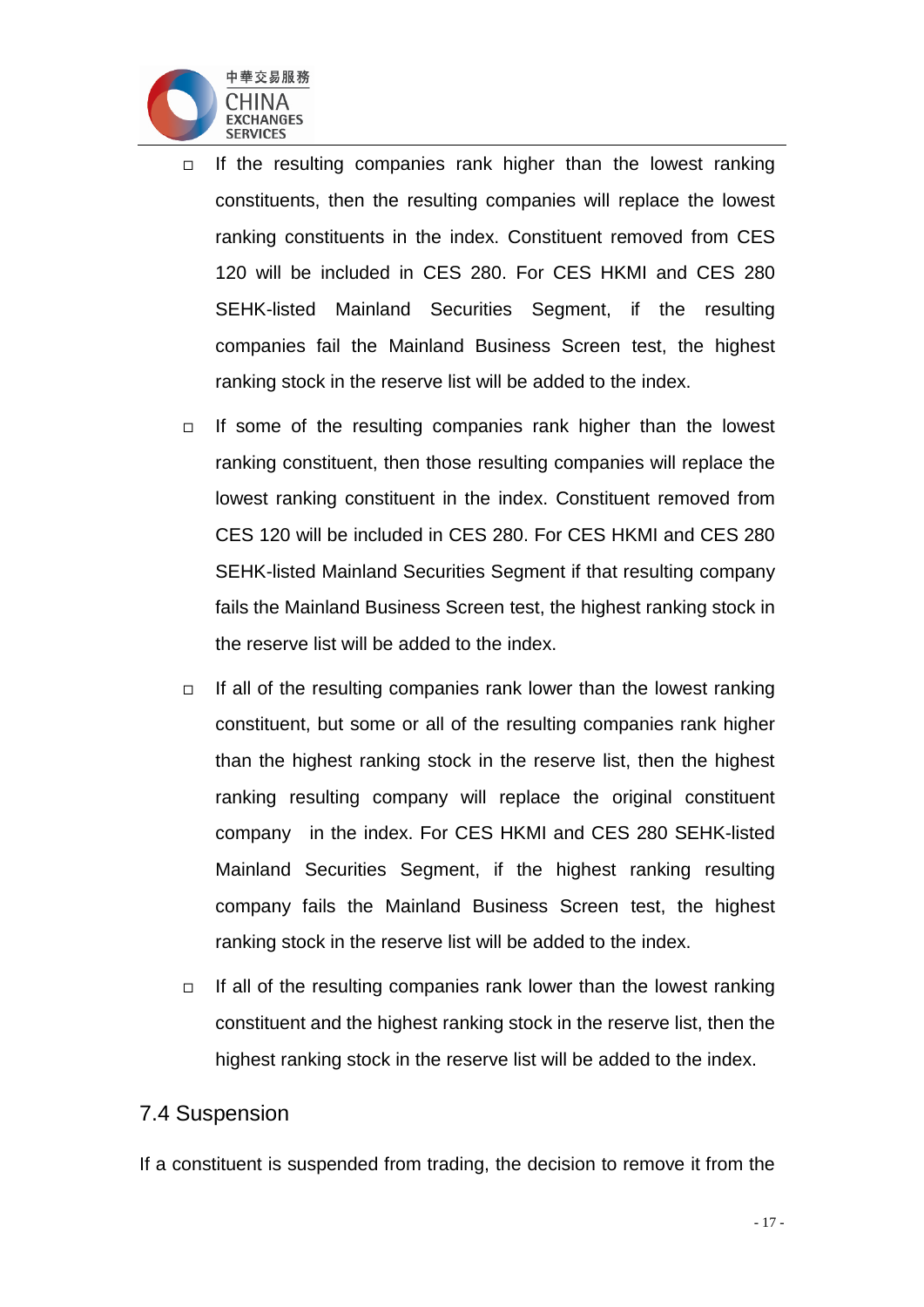

index will base on the reasons for suspension.

### 7.5 Listing Suspension and Delisting

If a constituent company is suspended from listing or delisted from the market, it will be removed from the index and replaced by the highest ranking stock in the reserve list.

#### 7.6 Bankruptcy

If a constituent company enters into bankruptcy proceedings or is adjudged bankrupt, it will be removed from the index and the highest ranking stock in the reserve list will be added to the index.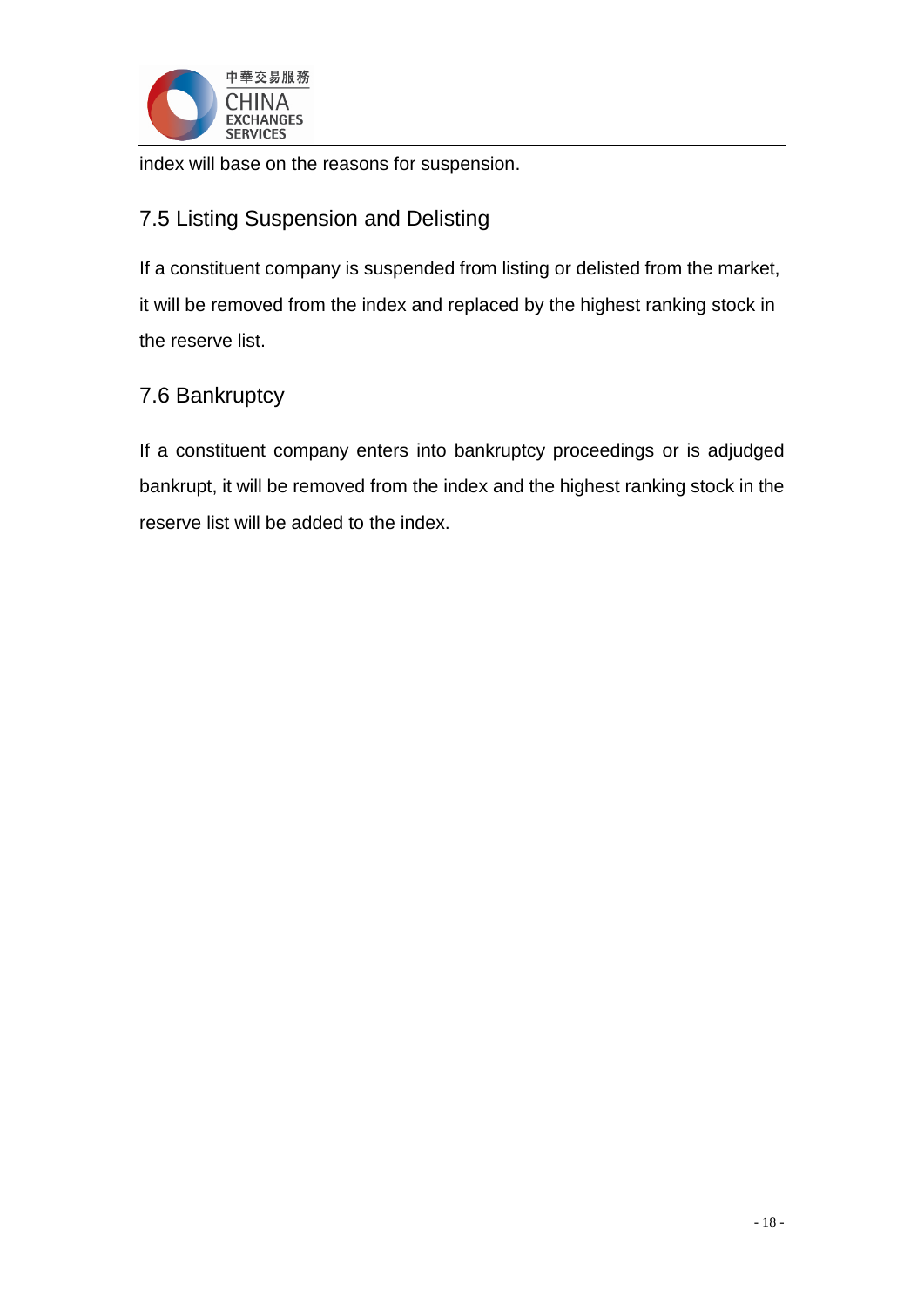

## <span id="page-19-0"></span>**8. Regular Review and Periodic Share Adjustments of Indices**

Constituents of CES 120, CES A80, CES HKMI and CES 280 are reviewed every 6 months. Constituents and constituent weights are adjusted following to the regular review.

#### 8.1 Review Period

Constituents of CES 120, CES A80, CES HKMI and CES 280 are reviewed in June and December every year and index reconstitution and float share adjustments are implemented after the market close on the second Friday of each June and December ("Review Effective Date").

#### 8.2 Data Used for Regular Review

Data used for June review includes trading data and financial data from 1<sup>st</sup> May of the previous year to  $30<sup>th</sup>$  April of the review year (in case of an IPO, data since its fourth trading day are used). Data used for December review includes trading data and financial data from 1<sup>st</sup> November of the previous year to 31<sup>st</sup> October of the review year (in case of an IPO, data since its fourth trading day are used).

#### 8.3 Float Share Adjustments

Free float shares adjustment for CES 120, CES A80, CES HKMI and CES 280 is reviewed semi-annually. The adjustment will be implemented after the market close on the second Friday of June and December. See Rule 4.4: "Free Float", Rule 4.5: "Category-Weight Method" and Section 5: "Maintenance of Constituent Shares"

#### 8.4 Index Reconstitution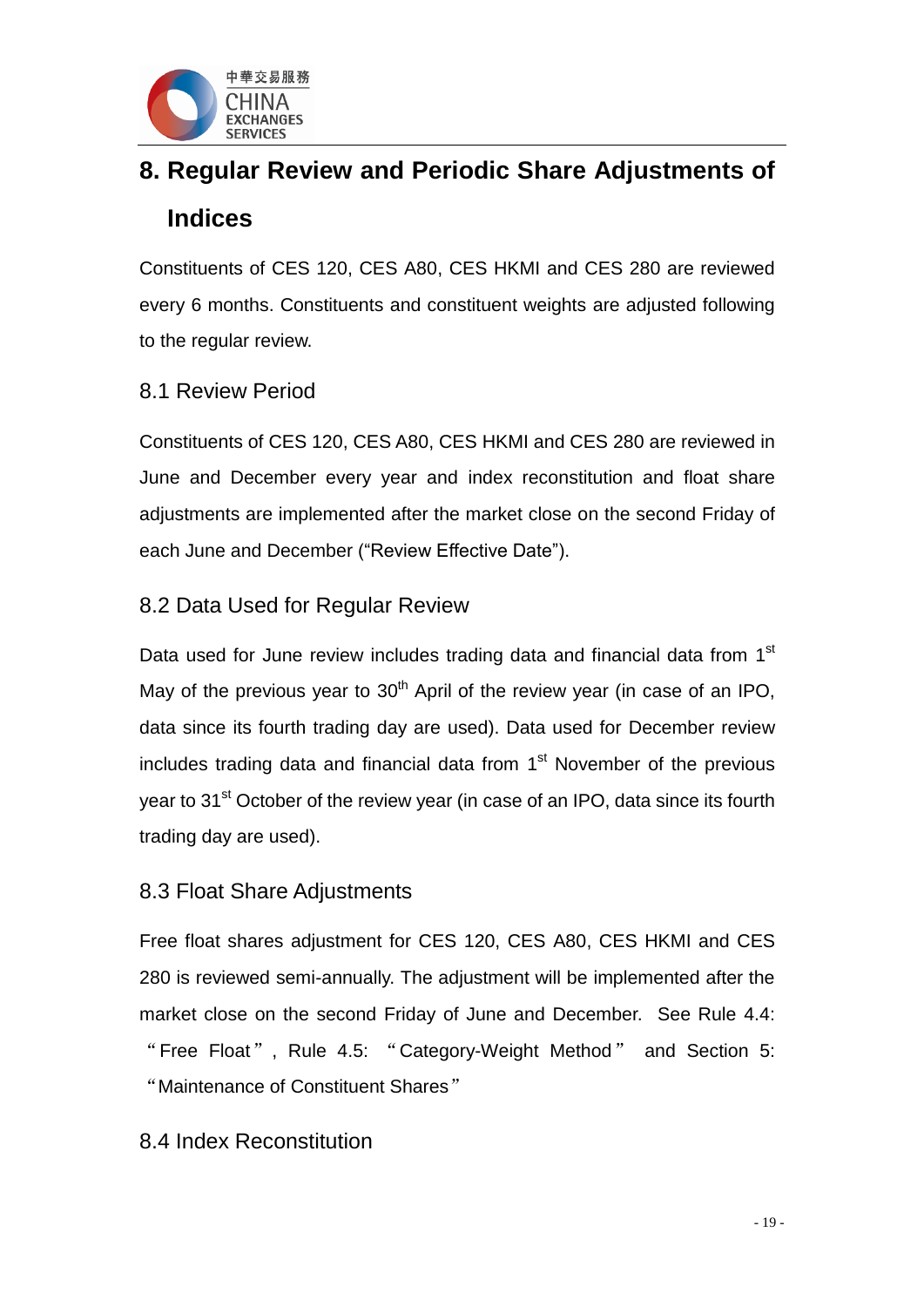

The indices are reconstituted based on the selection criteria in Section 3 together with the following additional rules:

#### 8.4.1 Buffer Zone

To minimize index turnover, a buffer zone rule is employed during the reconstitution of CES 120, CES A80, CES HKMI and CES 280.

- For CES A80, candidate stocks rank within the top 64 will have the priority to be added into the index and the existing constituents ranking within the top 96 will also have the priority to be retained in the index. If the application of the buffer zone rule has resulted in having more than 80 constituents, then the existing constituents with the lowest ranking will be removed from the index. On the contrary, if the application of the buffer zone rule has resulted in having less than 80 constituents, the candidate stocks with the highest ranking will be added into the index.
- For the CES 280 A Share Segment, constituents of CES A80 are excluded; Candidate stocks rank within the top 160 will have the priority to be added into the index and the existing constituents ranking within the top 240 will also have the priority to be retained in the index. If the application of the buffer zone rule has resulted in having more than 200 constituents, then the existing constituents with the lowest ranking will be removed from the index. On the contrary, if the application of the buffer zone rule has resulted in having less than 200 constituents, the candidate stocks with the highest ranking will be added into the index.
- For CES HKMI, candidate stocks rank within the top 32 will have the priority to be added into the index and the existing constituents ranking within the top 48 will also have the priority to be retained in the index. If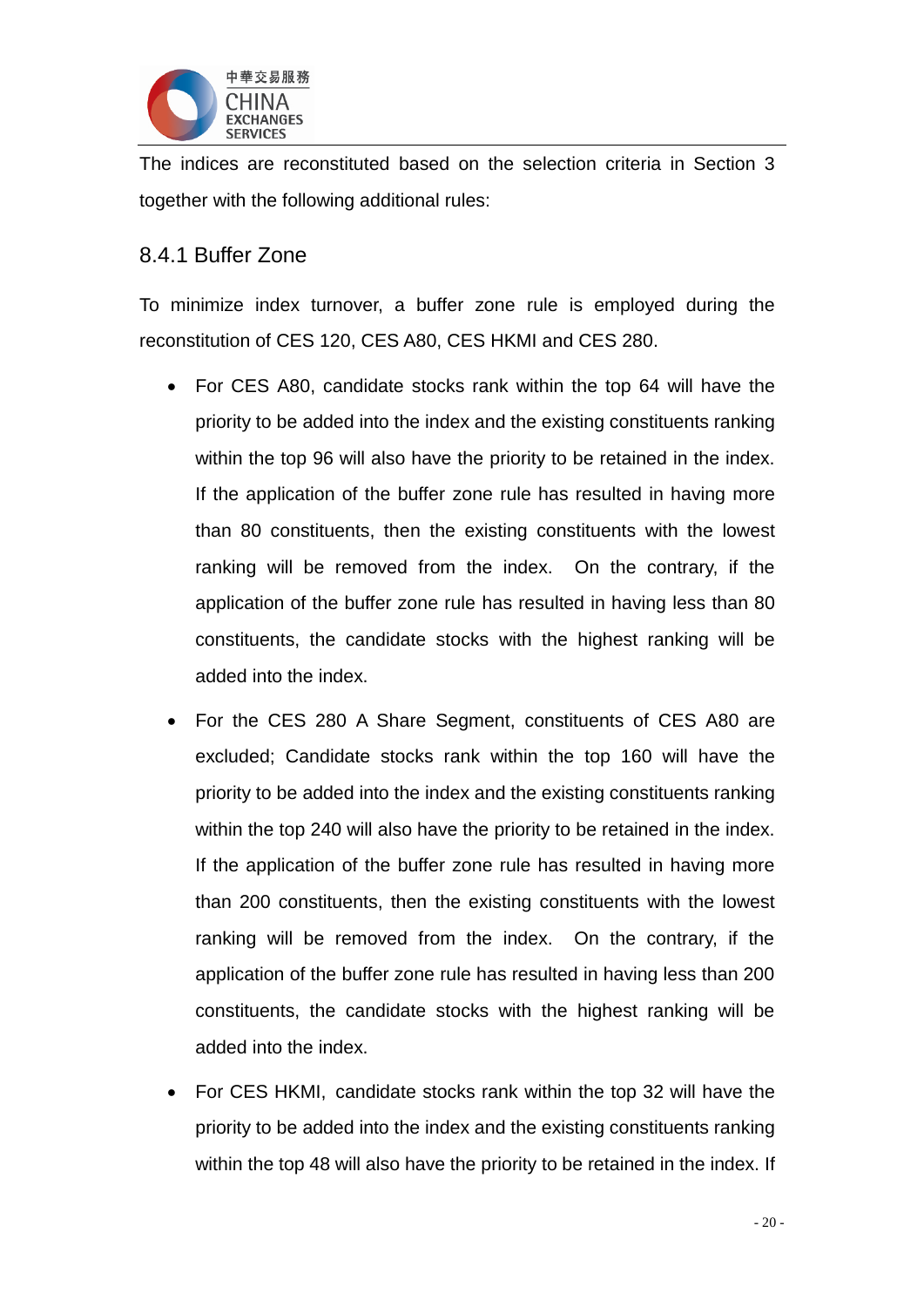

the application of the buffer zone rule has resulted in having more than 40 constituents, then the existing constituents with the lowest ranking will be removed from the index. On the contrary, if the application of the buffer zone rule has resulted in having less than 40 constituents, the candidate stocks with the highest ranking will be added into the index.

 For CES 280 SEHK-listed Mainland Securities Segment, constituents of CES HKMI are excluded; Candidate stocks rank within the top 64 will have the priority to be added into the index and the existing constituents ranking within the top 96 will also have the priority to be retained in the index. If the application of the buffer zone rule has resulted in having more than 80 constituents, then the existing constituents with the lowest ranking will be removed from the index. On the contrary, if the application of the buffer zone rule has resulted in having less than 80 constituents, the candidate stocks with the highest ranking will be added into the index.

#### 8.5 Reserve List Maintenance

A reserve list of index constituents is established in each regular review for CES 120, CES A80, CES HKMI and CES 280 to implement non-regular adjustment. (See Section 9)

#### 8.6 Long Suspension Stocks

**Existing index constituents.** Index constituents that have been suspended during the review period:

 $\Box$  Constituents that have been suspended for 3 months or more and have not resumed trading as of the Review Cutoff Date will be classified as candidate for removal.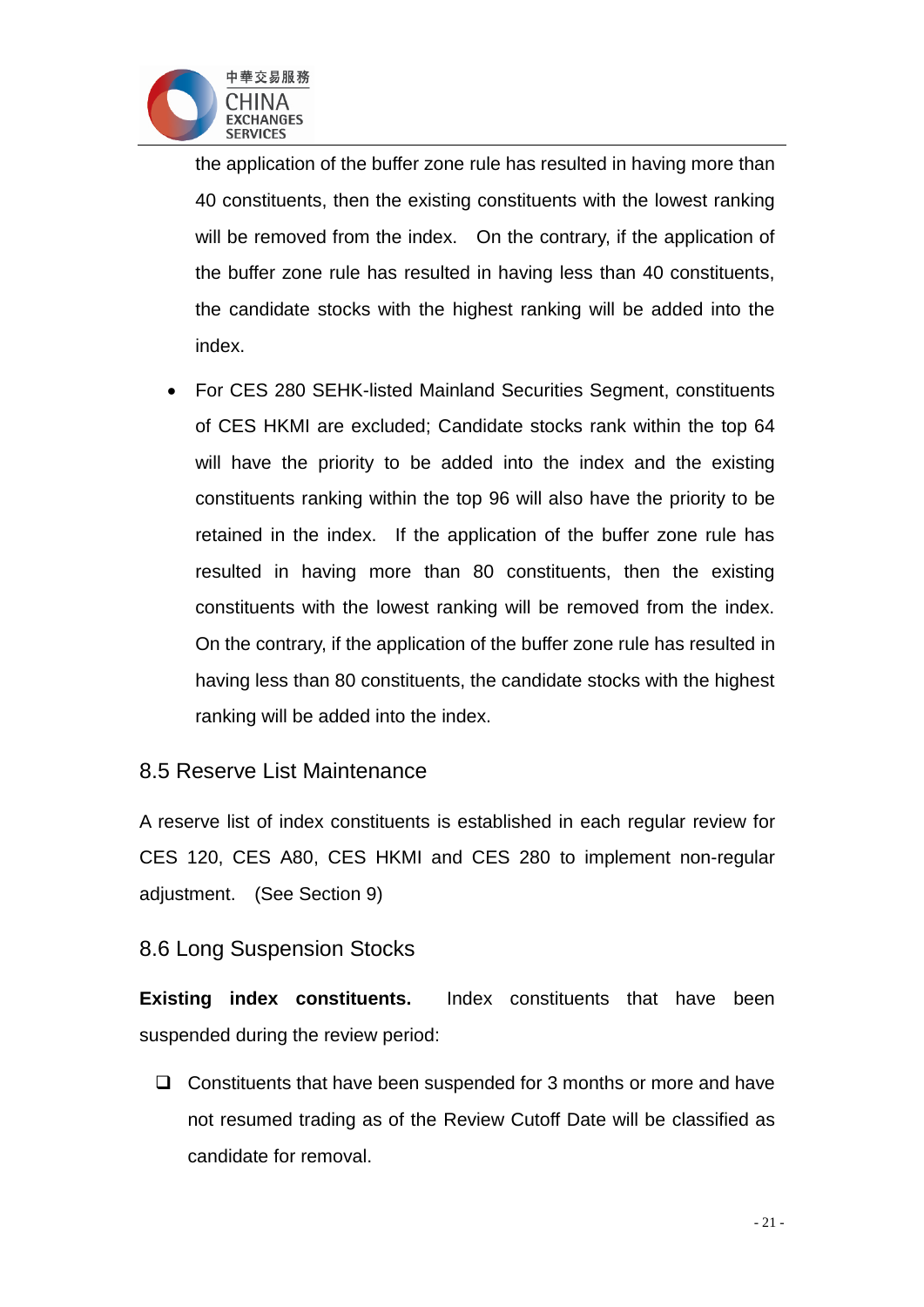

- $\Box$  Constituents that have been suspended for close to 3 months as of the Review Cutoff Date may be considered as candidate for removal.
- $\Box$  Constituents that had been suspended for 3 months during the review period but have resumed trading will be retained in the index in principle if they meet the criteria.

**For stocks not included in the index.** Stocks that are not index constituents and have been suspended during the review period:

- $\Box$  Stocks that have been suspended for 3 months or more and have not resumed trading as of the Review Cutoff Date will not be selected as candidate.
- $\Box$  Stocks that have been suspended for close to 3 months as of the Review Cutoff Date may be considered as candidate.
- $\Box$  Stocks that have been suspended for 3 months or more during the review period can be included in the index only if trading has been resumed for 3 months.

#### 8.7 Stocks Experienced Financial Losses

During regular review of constituents, stocks that experiences losses as reported in financial statements will, in principle, be ineligible candidates for CES A80 and CES 280 A Share Segment unless the stock exerts great impact on the representativeness of index. In that case, the candidate stock for CES 120 and CES A80 will be changed accordingly.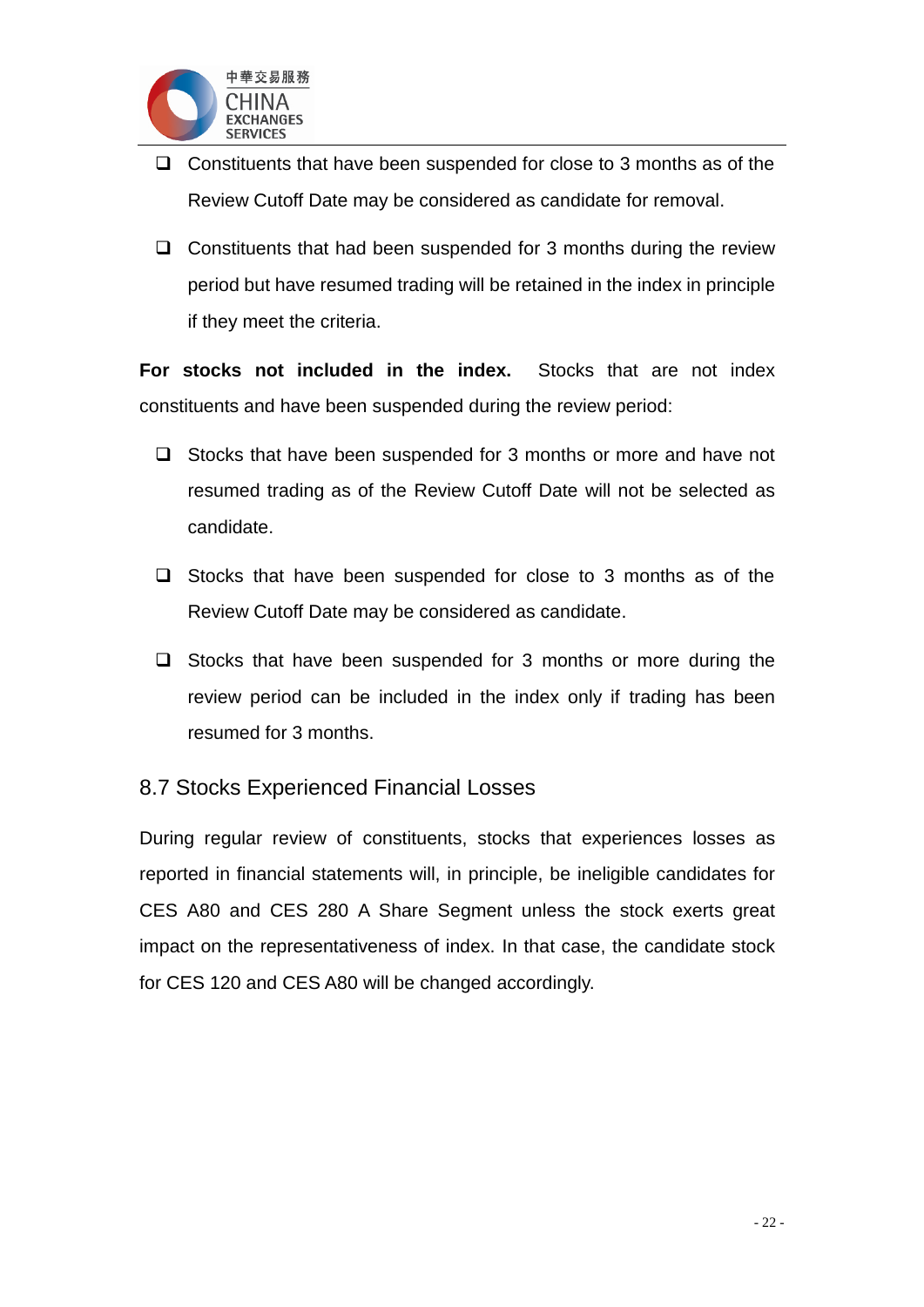

## <span id="page-23-0"></span>**9. Constituent Reserve List**

In order to enhance the predictability and transparency of non-regular index reconstitution, CES 120, CES A80, CES HKMI and CES 280 adopt a reserve list policy which is used to implement non-regular index reconstitution between regular reviews.

- $\Box$  The reserve list is created for each regular review of index constituents. Five stocks are included in the reserve list of CES A80, CES HKMI and the CES 280 SEHK-listed Mainland Securities Segment and 10 stocks are included in the reserve list of CES 280 A Share Segment.
- $\Box$  If non-regular index reconstitution is required (due to delisting, merger etc.) leading to a vacancy in constituent stocks, the highest ranking stock on the reserve list will be added to the index.
- □ When the number of stocks on the reserve list of CES A80, CES HKMI and the CES 280 SEHK-listed Mainland Securities Segment is reduced to less than 3, candidate stocks will be added to the respective reserve list. CESC and CSIC will then publish the new reserve list in a timely manner.
- $\Box$  When the number of stocks on the reserve list of the CES 280 A Share Segment is reduced to less than 5, candidate stocks will be added to the respective reserve list. CESC and CSIC will then publish the new reserve list in a timely manner.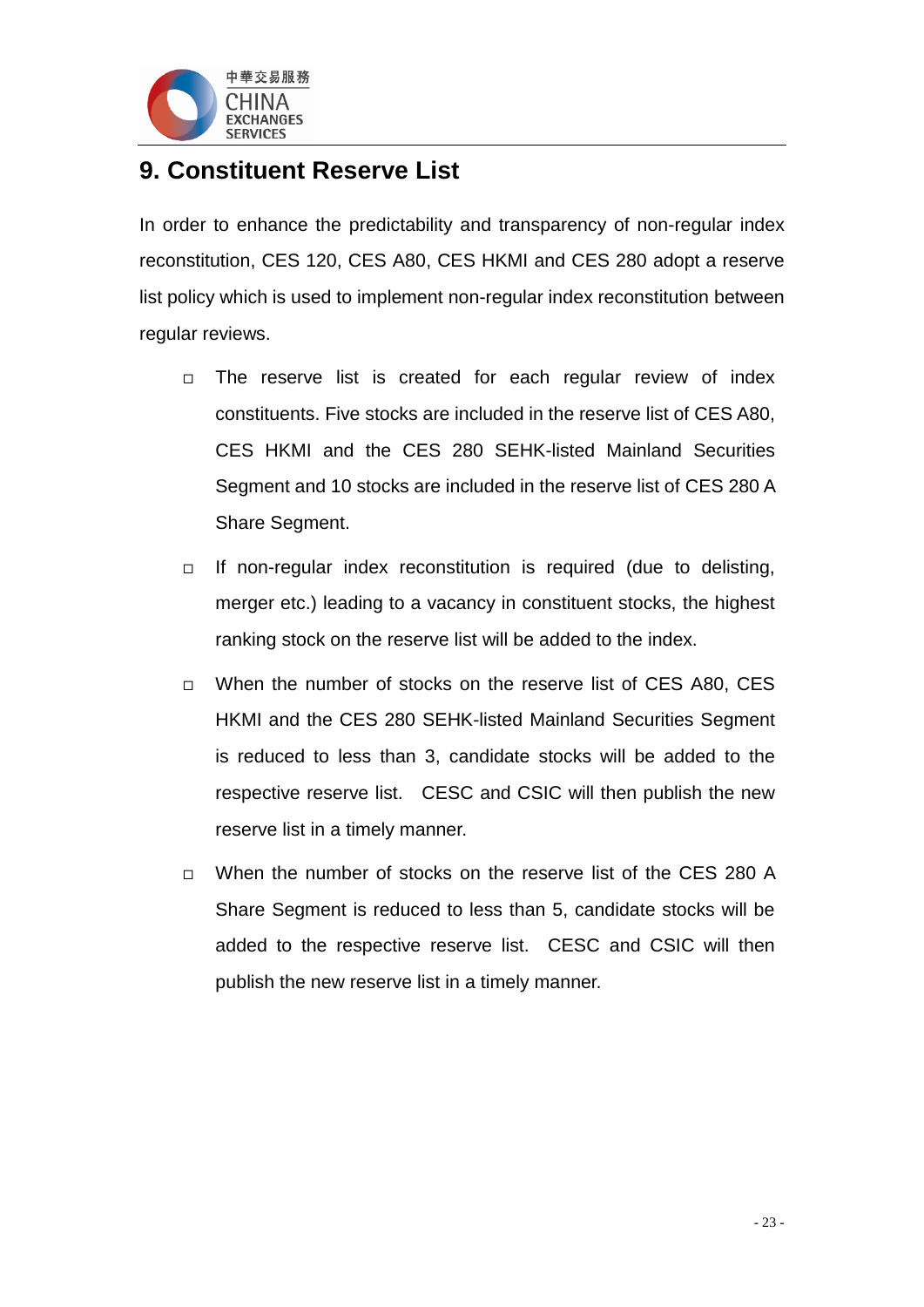

## <span id="page-24-0"></span>**10. Amendments and Supplements to Index Methodology**

In response to market development and clients' feedback, CESC and CSIC will amend or supplement the Index Methodology from time to time as appropriate. Proposed changes will be announced to the market prior to implementation.

## <span id="page-24-1"></span>**11. Information Disclosure**

To maintain the objectiveness, independence and authority of the indices, CESC has adopted a stringent information disclosure policy to ensure transparency, openness and fairness.

- □ Any personnel of CESC and CSIC are forbidden to divulge any information to any third party, including private media interviews before such information is disclosed to the public.
- $\neg$  Media used for information disclosure includes but not limited to website of CESC and CSIC.
- $\Box$  In general, result of the regular index review is published two weeks before the effective date. Non-regular adjustment in constituents will be published as soon as practicable. Changes in index methodology and index maintenance rules are usually published two weeks before the effective date.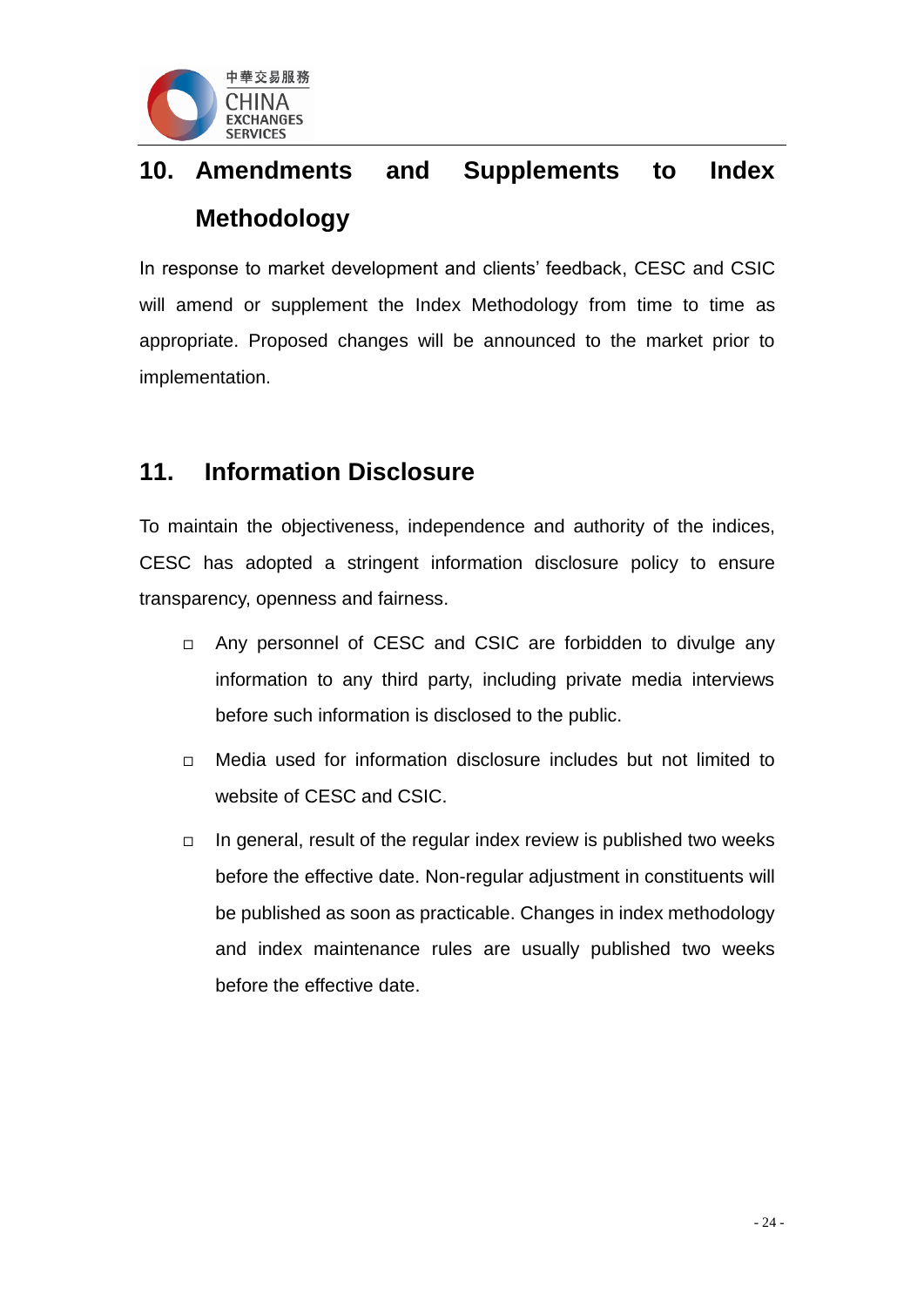

## <span id="page-25-0"></span>**12. Index Dissemination**

#### 12.1 Index Code

| <b>Index Name</b>            | Abbreviation    | <b>Index Currency</b>       | <b>Index Code</b> |  |  |
|------------------------------|-----------------|-----------------------------|-------------------|--|--|
|                              |                 | (Real Time)                 | (Real Time)       |  |  |
| CES CHINA 120 INDEX          | <b>CES120</b>   | <b>CNY</b>                  | <b>CES120</b>     |  |  |
| <b>CES CHINA A80 INDEX</b>   | CESA80          | <b>CNY</b>                  | CESA80            |  |  |
| <b>CES CHINA HK MAINLAND</b> | <b>CES HKMI</b> | <b>CESHKM</b><br><b>HKD</b> |                   |  |  |
| <b>INDEX</b>                 |                 |                             |                   |  |  |
| CES CHINA 280 INDEX          | <b>CES 280</b>  | <b>CNY</b>                  | <b>CES280</b>     |  |  |

#### 12.2 Dissemination Channels

CES 120, CES A80, CES HKMI and CES 280 are disseminated via various channels to onshore and offshore markets:

- □ Broadcasted via HKEx's and CSIC's real time broadcast systems;
- $\Box$  Released real time globally via global information vendors;
- Published daily through the Internet at CESC's website: [http://www.cesc.com/.](http://www.cesc.com/)
- Published daily through the Internet at CSIC's website: [http://www.csindex.com.cn/.](http://www.csindex.com.cn/)
- □ The total return indices of CES 120, CES A80, CES HKMI and CES 280 are published daily after the close of trading through the Internet at CESC's website: <http://www.cesc.com/> and CSIC's website: <http://www.csindex.com.cn/>

#### 12.3 Dissemination Frequencies

CES 120, CES A80, CES HKMI and CES 280 are calculated every one second and disseminated every five seconds.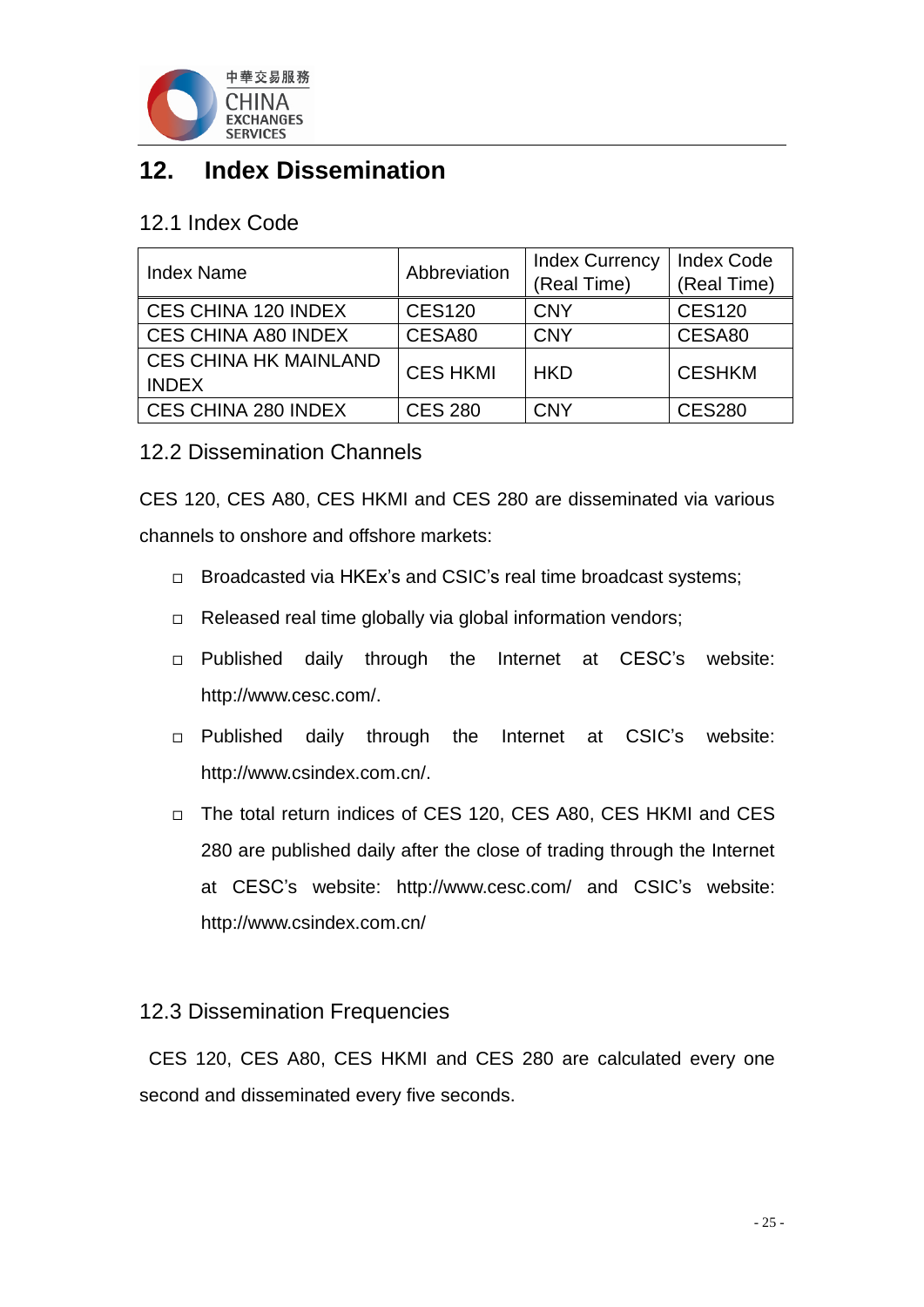

## <span id="page-26-0"></span>**Appendix A: Free Float**

Some of the issued shares are almost illiquid within a specific period of time owing to sales restriction or strategic holding and so on. The investment opportunity of the index will not be truly reflected if these non-negotiable shares are included in compilation of the index. Hence, a free float market capitalisation weighted method is used to calculate the index.

#### **1. Scope of Free Float**

Free float is defined as the issued shares tradable in the open stock market. The restricted shares and any holdings of shares classified under the six categories listed below will be deemed as non-free float shares for A Share and HK securities:

- (1) Long term holdings by founders, their families and senior executives of the company: Shares held by founders or founders' families as well as shares held by board members, supervisors and members of the senior management team etc.
- (2) Government holdings: Shares held by the government or agencies.
- (3) Strategic holdings: Shares held by strategic investors for long-term strategic interests subject to lock-up period.
- (4) Frozen shares: Frozen shares held by investors.
- (5) Restricted employee shares: Shares held by employees including employee pension plan, annuities for employees or management staff subject to lock up period.
- (6) Cross holdings: Two or more listed companies holding shares of other listed company(ies) which results in cross holdings.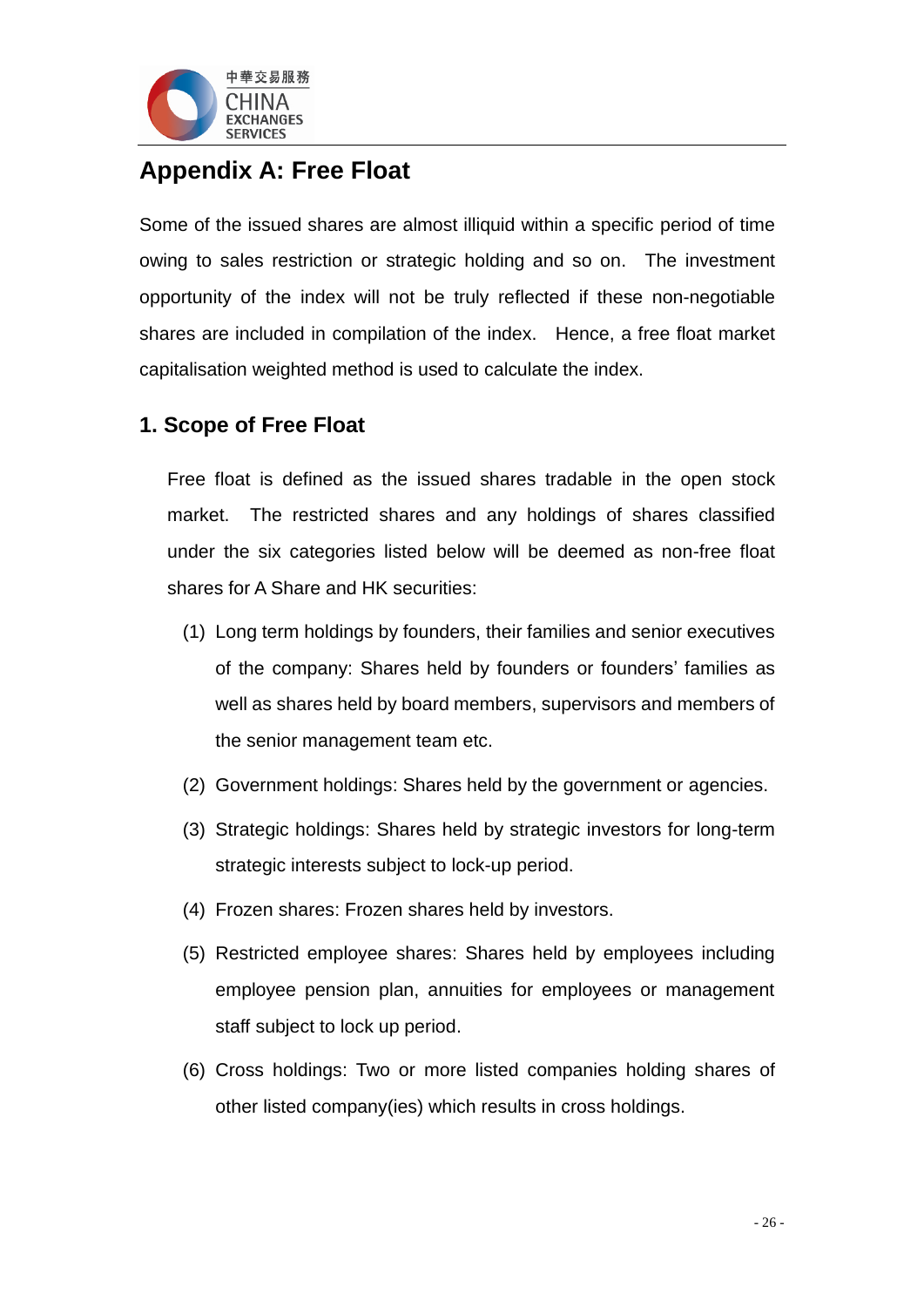

## **2. Identification of Free Float**

(1) Restricted shares subject to lock-up period are deemed as non-free float.

(2) For non-restricted shares, the shares are deemed as non-free float if the shareholding held by shareholders classified under the six categories above together with persons acting in concert exceeds 5%. For the avoidance of doubt, any shareholdings, including any of the above six categories of less than 5% is treated as free float.

(3) Restricted shares after the lock-up period are treated the same way as non-restricted shares.

#### **3. Information Source**

Free float is determined using all public information that is required to be disclosed by existing laws and regulations, which includes:

- (1) Prospectus and listing notice;
- (2) Financial report; and
- (3) Company announcement.

#### **4. Adjustment of Free Float**

Free float changes resulting from shareholder actions are implemented in the semi-annual index regular review. The adjustment will take effect after the market close on the second Friday of June and December.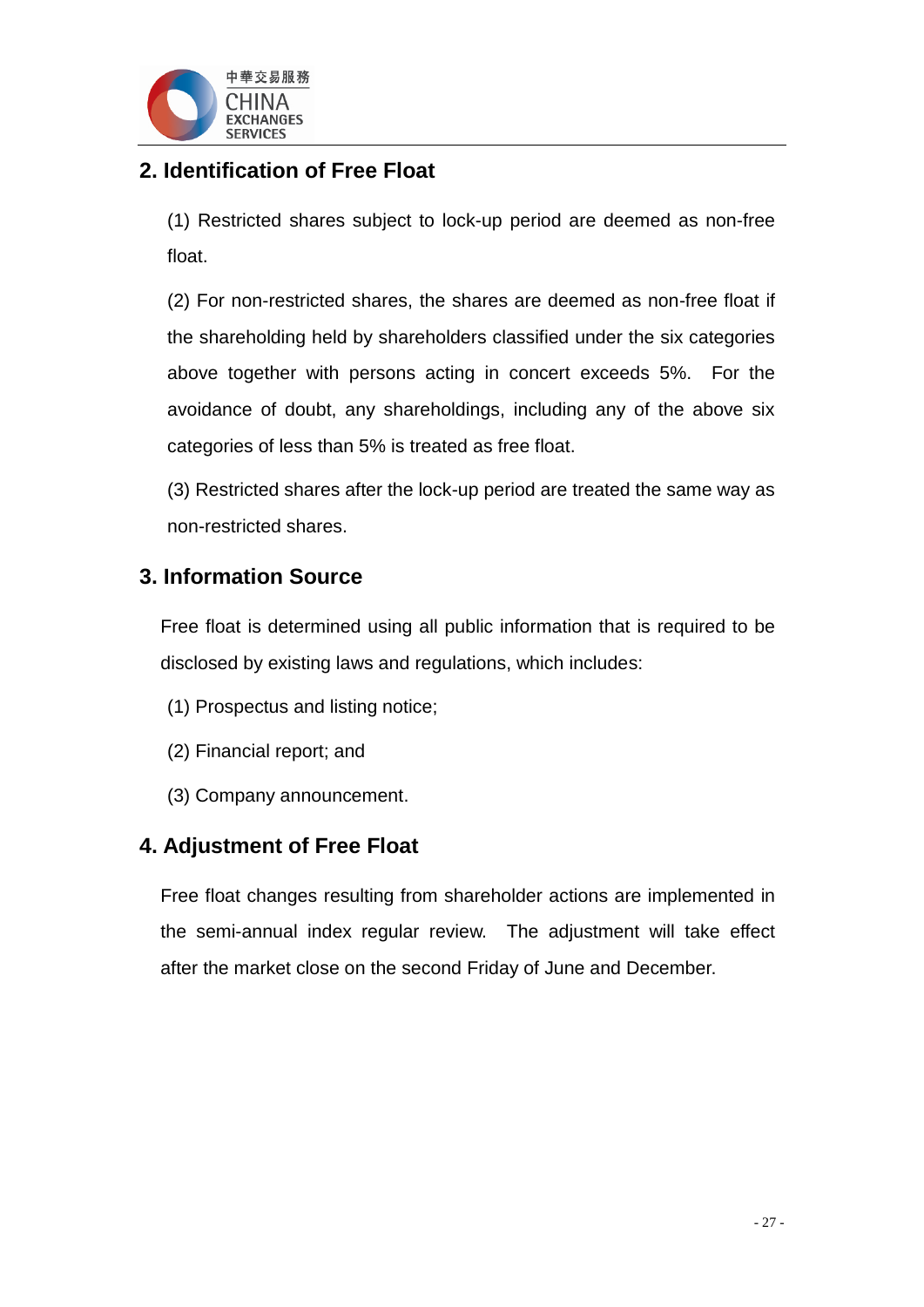

## <span id="page-28-0"></span>**Appendix B: Definition**

- 1. A Share Securities of Chinese incorporated companies that trade on the SSE (Main Board) or SZSE (Main Board, SME Board and ChiNext), quoted in Renminbi (RMB).
- 2. ST Stocks ST Stocks refer to stocks that are specially treated by regulators due to losses suffered for two consecutive years or other reasons.
- 3. \*ST Stocks Stocks that are specially treated by regulators and defined as stocks with potential delisting risks.
- 4. Listing Suspension Shares of company have been suspended from listing by SSE and SZSE.
- 5. Review Data Cutoff Date ("Review Cutoff Date") the cutoff date for June and December review on  $30<sup>th</sup>$  April or  $31<sup>st</sup>$  October as the case may be.
- 6. Adjusted price of ex-dividend and ex-right The reference price published by the exchanges on the ex-right (dividend) day which is used to notify investors that the intrinsic value of the stocks have been diluted due to dividend or rights offering.
	- a) Dividend

Ex-dividend  $P_{\text{price}}$  = Closing price before ex-dividend day - Dividend per share

b) Bonus issue

Ex-bonus price Closing price before ex-bonus day 1 + Bonus issue ratio

c) Rights issue

Ex-right price Closing price before ex-right day + Rights issue price x Rights issue ratio 1 + Rights issue ratio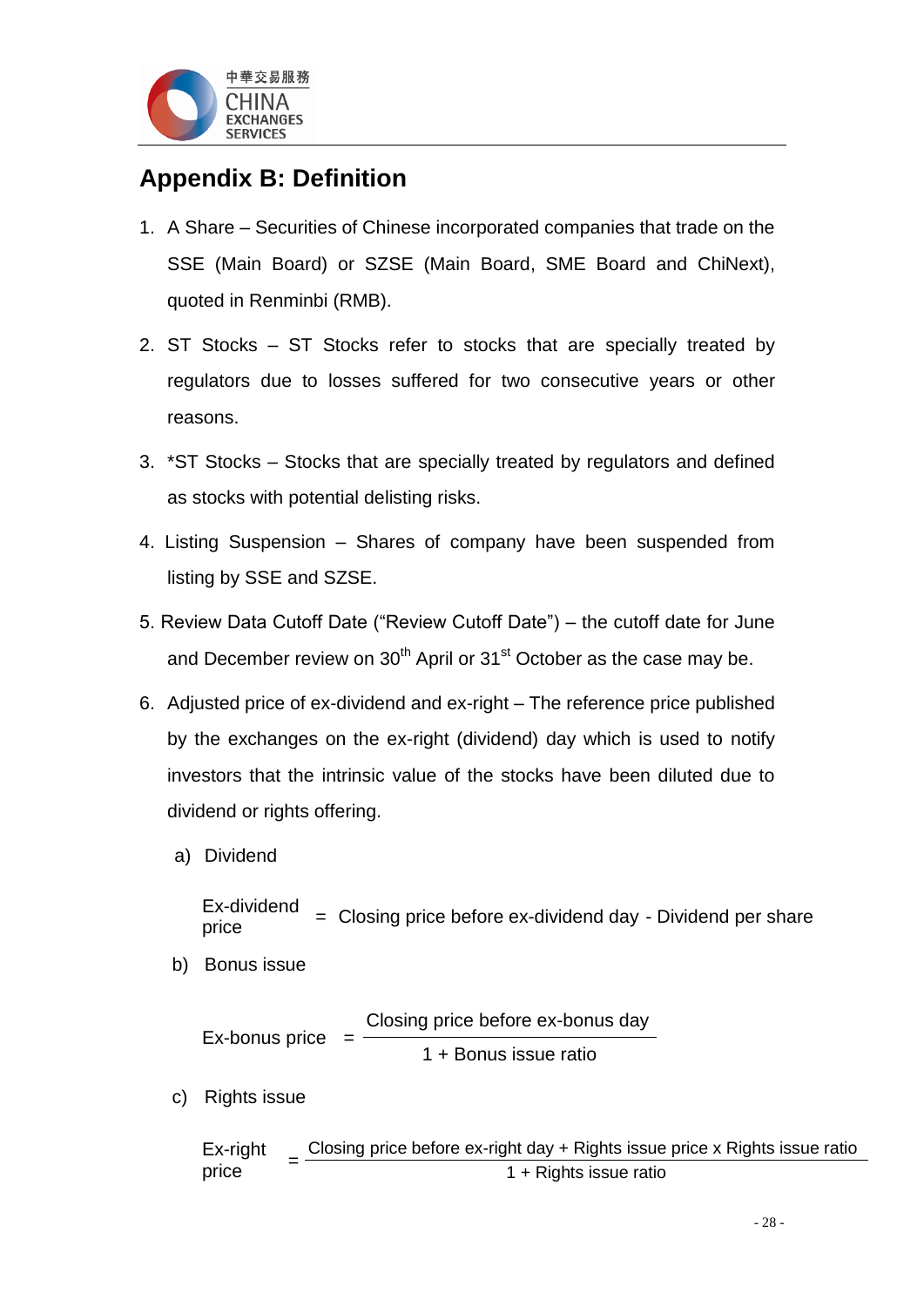

d) Stock split and stock consolidation

| Ex-right | = Closing price before ex-right $x -$ | Total number of shares before ex-right day |
|----------|---------------------------------------|--------------------------------------------|
| price    |                                       | Total number of shares on ex-right day     |